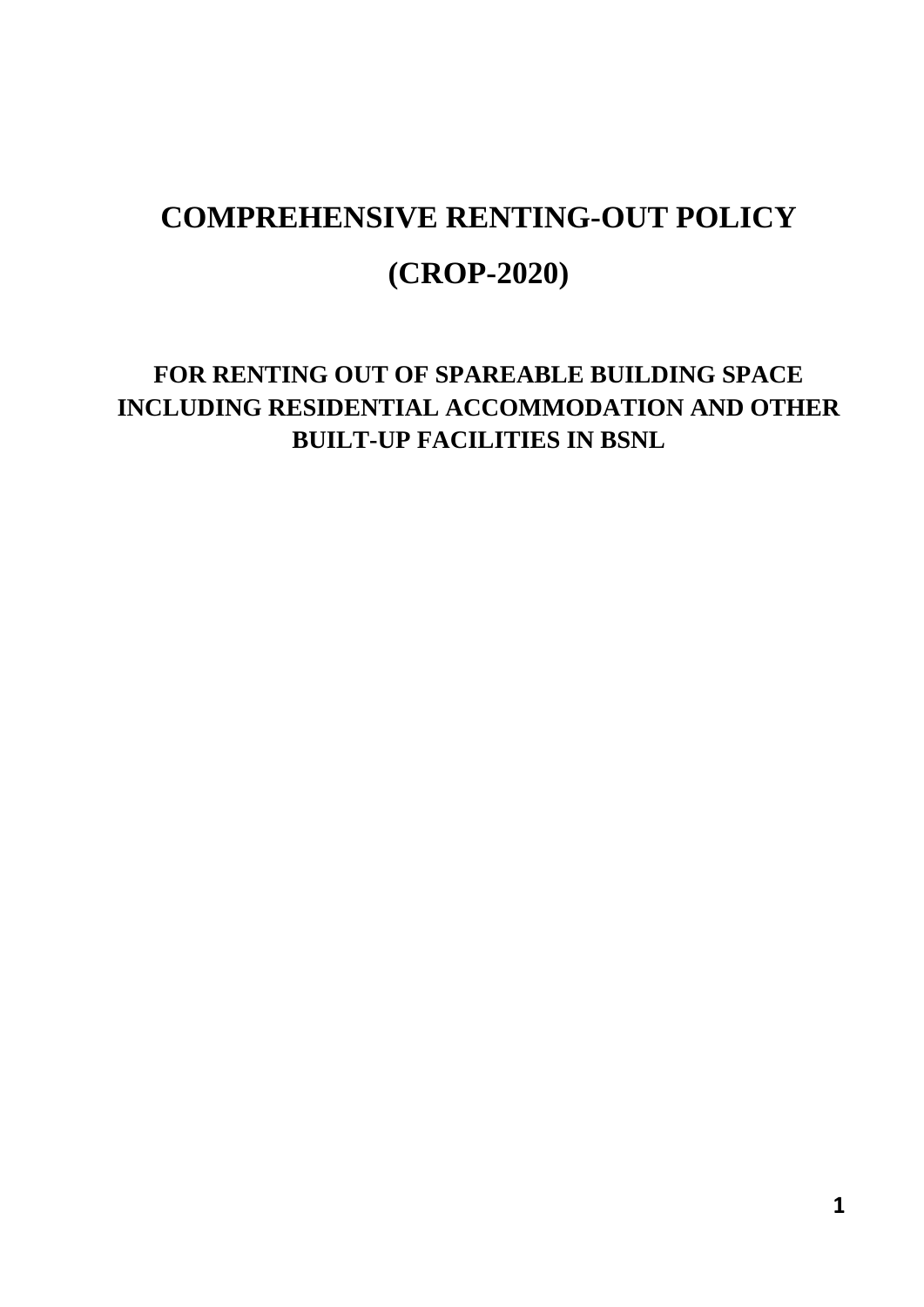# **TABLE OF CONTENTS**

| <b>SECTION</b>          | <b>SUBJECT</b>                                                                                                        |  |
|-------------------------|-----------------------------------------------------------------------------------------------------------------------|--|
| 1                       | Introduction                                                                                                          |  |
| $\overline{2}$          | Built-up spaces that can be rented out                                                                                |  |
| 3                       | Permissible classes of tenants                                                                                        |  |
| $\overline{\mathbf{4}}$ | Delegation of financial powers                                                                                        |  |
| 5                       | Standing Committees for scrutiny of renting cases                                                                     |  |
|                         | <b>Standard Operating Procedure-</b>                                                                                  |  |
|                         | 6.1<br>Space Audit / Identification of vacant space:                                                                  |  |
|                         | 6.2<br><b>Assessment of Fair Rent:</b>                                                                                |  |
| 6                       | 6.3<br>Approval of Fair Rent:                                                                                         |  |
|                         | 6.4<br>Publicity for vacant space:                                                                                    |  |
|                         | 6.5<br>Scrutiny and Acceptance of Offer                                                                               |  |
|                         |                                                                                                                       |  |
| 7                       | Salient features of lease deed                                                                                        |  |
| 8                       | Submission of offer in response to the EoI called by other organization                                               |  |
| 9                       | Provisions for renting-out of residential accommodation to Individuals.                                               |  |
| 10                      | Retention of residential accommodation beyond the normal permissible<br>period by way of renting.                     |  |
| 11                      | Rent for Residential Accommodation                                                                                    |  |
|                         | <b>ANNEXURES</b>                                                                                                      |  |
| $\mathbf{A1}$           | Draft Expression of Interest (EoI)                                                                                    |  |
| A2                      | Standard Lease Agreement (SLA) for renting-out of built-up spaces. This<br>will also be a part of EoI at Annexure-A1. |  |
| A3                      | Proforma/Checklist for scrutiny of cases by the Standing committee.                                                   |  |
| <b>B1</b>               | Application form for renting-out of residential accommodation to<br>individuals.                                      |  |
| B <sub>2</sub>          | Application form for retention of residential accommodation beyond the<br>Normal Permissible Period                   |  |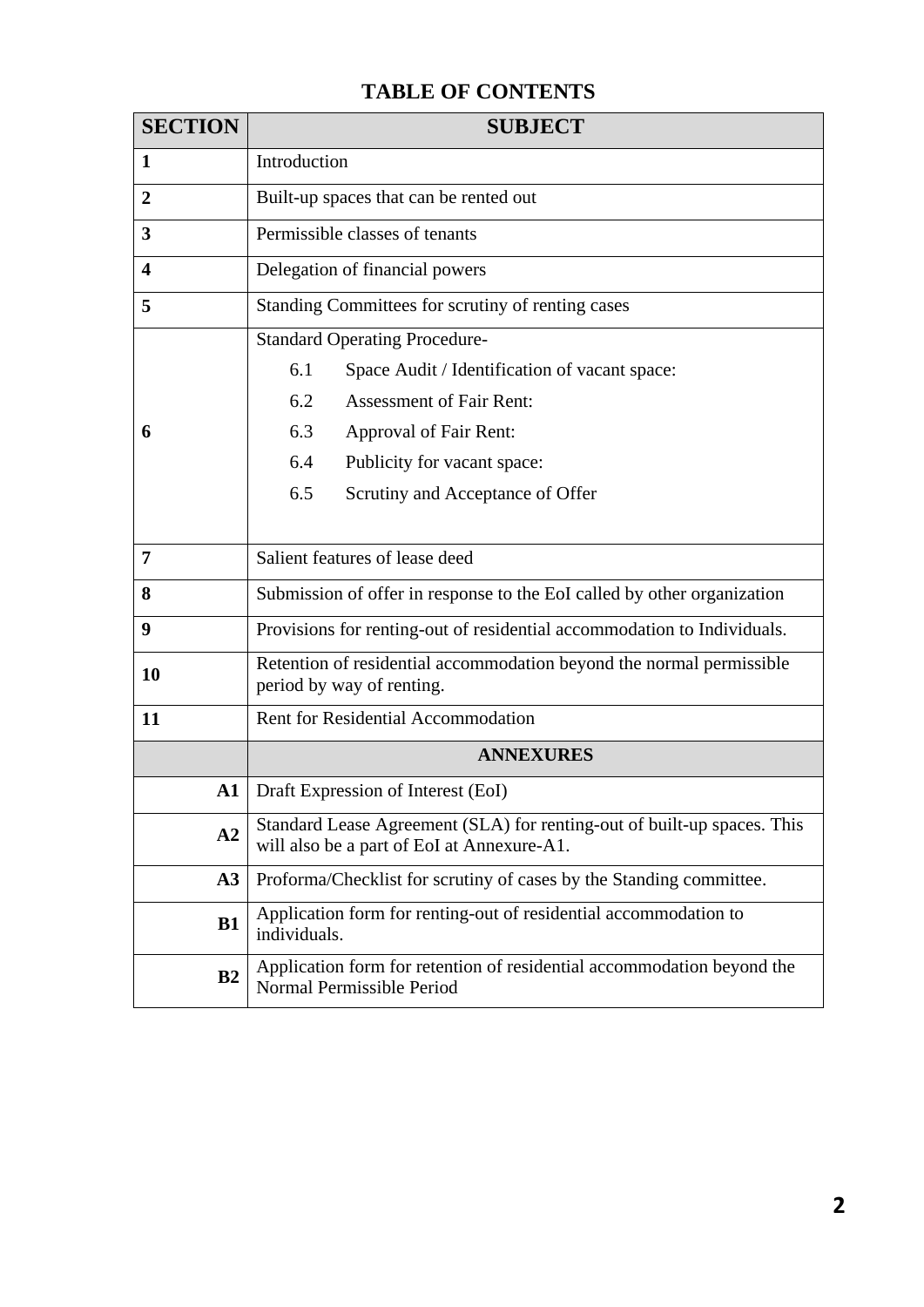# **1. INTRODUCTION**

- **1.1.** This policy shall be called the "Comprehensive Renting-Out Policy for renting-out of spareable building space including residential accommodation and other built-up facilities in BSNL ('CROP-2020' in short).
- **1.2.** BSNL owns more than 15,000 lands parcels all over the country having various types of buildings viz administrative office buildings, technical buildings, staff quarters, training centres etc. As a result of continually decreasing employee strength and miniaturization of electronic equipment, vacant/sub-optimally used space is available in these buildings. It is felt desirable to rent/lease out the available vacant built up space with the following purpose in mind
	- a) To maximize revenue from rent.
	- b) To maintain the building assets of BSNL in view of the fact that vacant buildings are likely to deteriorate much faster as compared to occupied buildings. Further, vacant buildings without any purposeful utilization are a continuous source of expenditure on BSNL.
- **1.3.** With the above purposes in mind, BSNL shall identify and carve out vacant space in all its buildings and rent out the same as per the methodology brought out in this policy.
- **1.4.** This policy replaces the following earlier policies of Building Works (BW) and Staff Relation  $(SR)$  Cell issued from time to time –
	- a) BW Cell Policy/Methodology for renting-out spare/vacant space in BSNL buildings, issued vide no. 501-12/2012-BT dated 17.07.2012 and subsequently modified vide amendments dated 29.05.2013, 17.09.2014, 13.10.2014, 14.01.2015, 11.01.2016, 12.06.2018 and 14.06.2019.
	- b) BW Cell Policy for Installation of ATMs in BSNL premises issued vide no. 482-16/ 2006-BG dated 23.04.2014.
	- c) BW Cell Policies for utilization of vacant staff quarters issued vide circulars dated 01.09.2011, 10.07.2013, 06.08.2015 and 'AMRUT' policy issued on 06.04.2016.
	- d) SR Cell policy for retention of staff quarters beyond the normal permissible period issued vide circular dated 31.10.2011 and BW Cell policy for retention of BSNL residential quarters by BSNL/DoT employee working on Deputation in BBNL issued vide no. BSNL/4/BW/2019 dated 16.09.2019.
- **1.5. Interpretation:** If any question arises as to the interpretation of any of the provisions of this policy, it shall be referred to the Director (HR), BSNL Board, whose decision thereon shall be final.
- **1.6. Relaxation:** The CMD BSNL may dispense with or relax the requirements of any of provisions of the policy to such extent and subject to such conditions, as deemed fit in the interest of BSNL. If the policy is silent on any particular point and it is necessary to supplement the provisions under the policy, BW Cell shall issue executive instructions with the approval of CMD BSNL as and when required under this policy.
- **1.7. Maximum lease period:** The Article 144(3) of the Articles of Association of BSNL requires prior approval of the President to lease/rent spare-able capacity of buildings exceeding ten years period or extension thereof. Therefore, spare-able capacity of buildings shall be rented out for a maximum period of ten years as per delegated power under this policy. The cases where lease period is more than ten years or extension of lease period beyond ten years is required, shall be submitted to BSNL Corporate Office for taking prior approval of the President.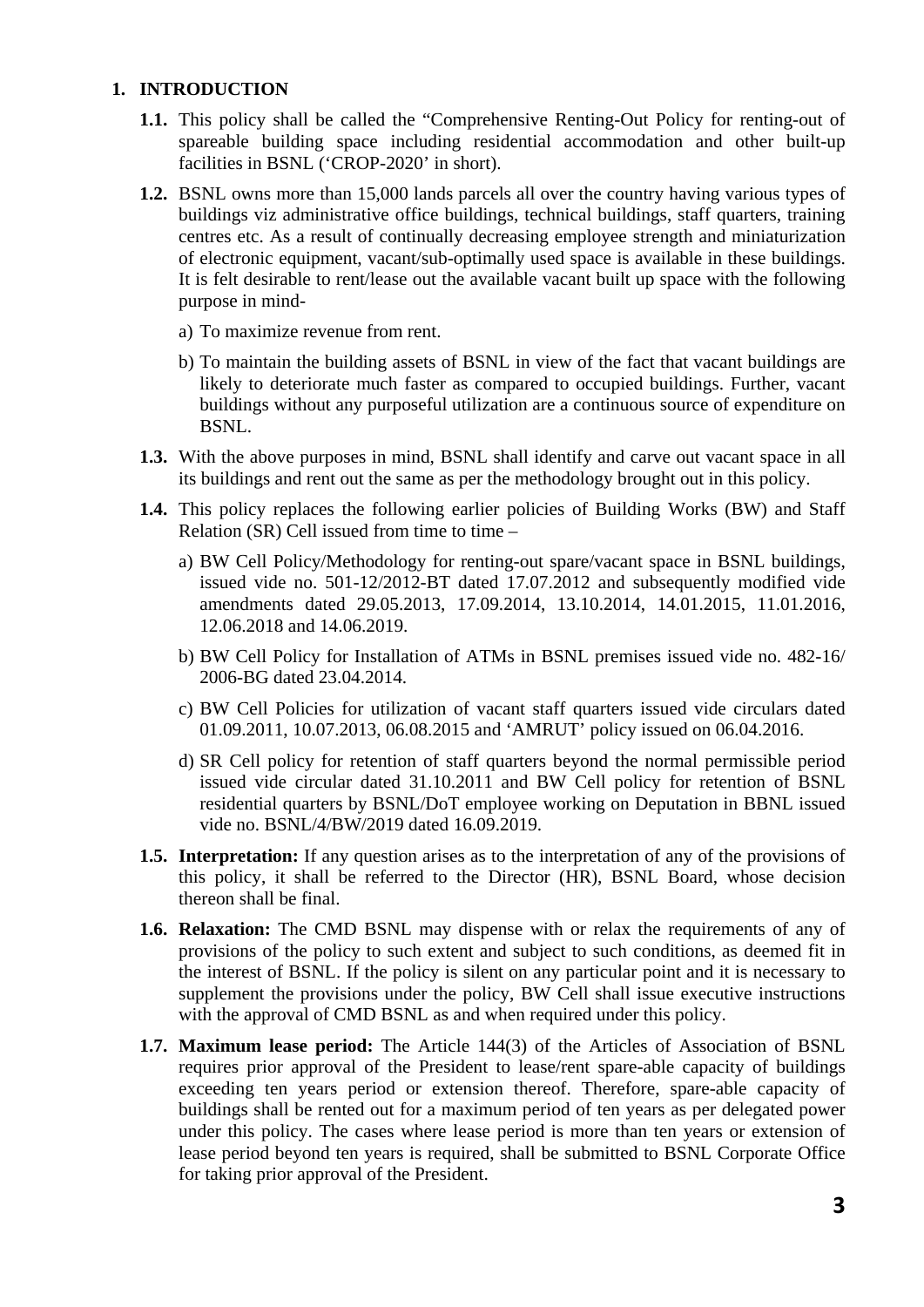**1.8. Review –** The policy may be reviewed after every two years by the Management based on the experience and feedback from the field units to see that it is appropriate with the changing requirements.

# **2. BUILT-UP SPACES THAT CAN BE RENTED OUT:**

- **2.1.** This policy shall be applicable for renting-out of spare built-up spaces in all types of BSNL buildings viz. Office buildings, Technical buildings, Staff quarters, Training Centres, Hostels, Community Centres, Clubs etc.
- **2.2.** The lands & buildings for which Presidential directives have been issued for their retention with DoT shall not be covered under this policy, till further clarification.
- **2.3.** While deciding vacant space in buildings, the existing/proposed DoT offices and residential accommodation occupied by the TERM cells/ CCA offices shall not be dislocated, unless agreed to by DoT.
- **2.4. Short-term and Part-time renting:** Short-term renting (i.e. renting for a period between half-day to 11 months) and Part-time renting (i.e. renting for particular hours on multiple days) is also allowed in following cases
	- a) Short-term renting is allowed for the hostel rooms in training centres to the students through their academic / educational institutions.
	- b) The vendors, franchisees and other service providers of BSNL can also be allowed to rent space for their office and/or operations under short-term renting, only during the validity of their contract/agreement. It may however be ensured that sufficient security deposit/performance guarantee etc. of such tenants are available to safeguard BSNL's interest.
	- c) Short-term or Part-time renting of Conference Halls, Classrooms, Auditoriums, Parking ground, Built-up ground appurtenant to buildings, Community Centres, Playgrounds, Clubs etc. is allowed for organizing Corporate functions, Academic events, Social functions, Marriage ceremonies, Sports events etc.

BSNL buildings/facilities shall not be given on rent for duration of less than 4 hours. For any use of the space for less than 4 hours, rent for 4 hours shall be charged. The permissible class of tenants for short-term and part-time renting shall be as per section 3.5 of this policy.

- **2.5. Vacant Staff Quarters –** The spare/vacant staff quarters can also be leased out for the use of office purpose but only to Public Organisations as defined in section 3.1(a). The staff quarters can also be leased out to Educational Institutions for use as Students Hostels/facilities. It shall however be ensured that there are sufficient safeguards to cause minimum inconvenience to allotees of other quarters and that the rates for electricity, water, taxes etc. are consistent with the proposed use of quarters and all financial interest of BSNL are protected. Moreover, special provisions for renting of spare/vacant staff quarters to eligible individuals are given in section-9 of this policy.
- **2.6.** In all cases of renting, necessary safeguards shall be taken to ensure the safety, security & smooth working of the BSNL offices, avoidance of inconvenience to the public / residents and adherence to local bye-laws etc., besides taking care of financial interests of BSNL.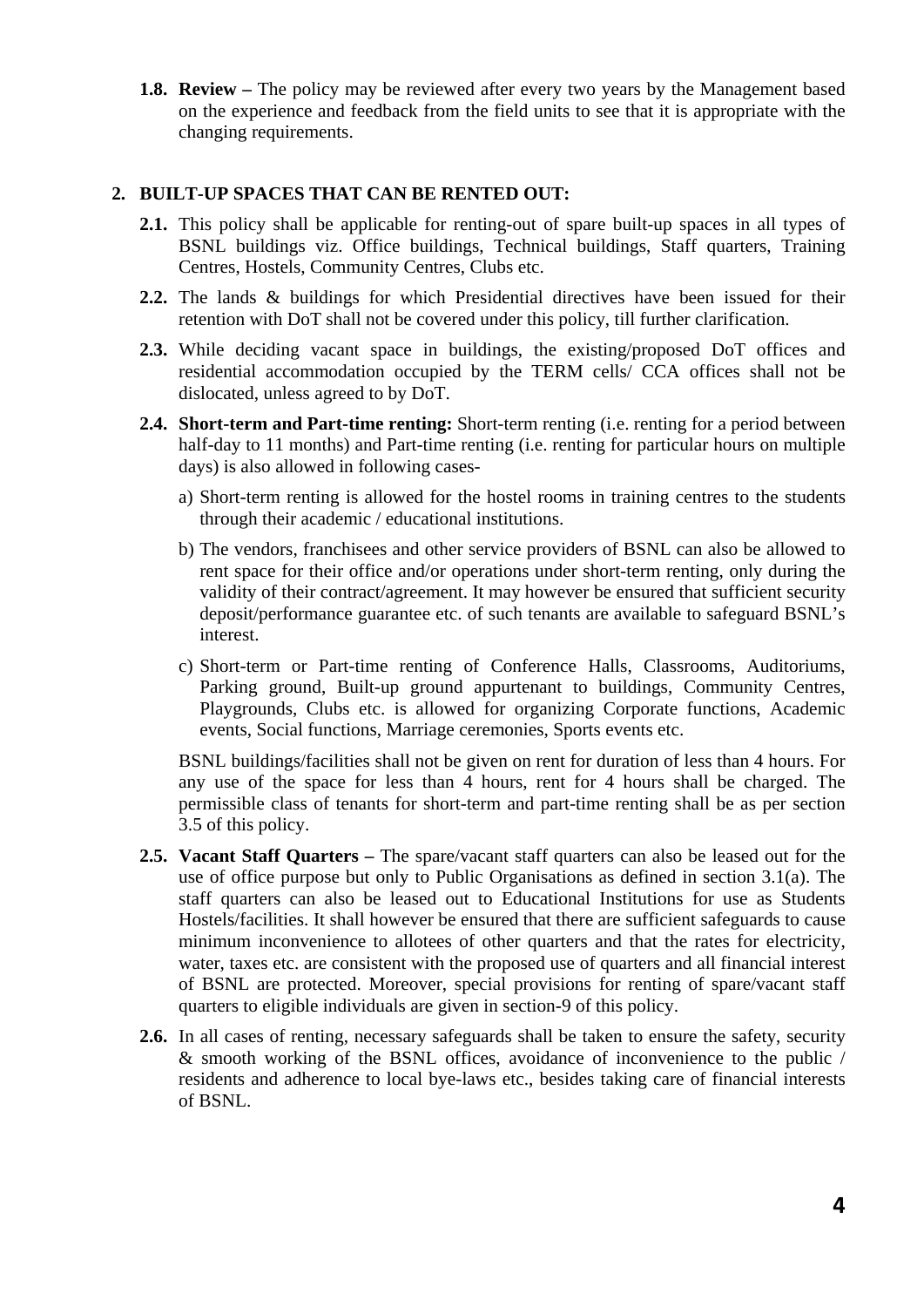# **3. PERMISSIBLE CLASSES OF TENANTS:**

- **3.1.** In order to ensure that BSNL premises are leased out only to the tenants having good reputation and sound financial standing and there is no problem later on relating to realization of rent or vacation of the building, the buildings shall be rented out only to the following classes of organizations:
	- a) Public Organizations, which, for the purpose of renting, shall mean
		- (i) Central/ State Government offices
		- (ii) Central/ State PSUs and their subsidiaries/ joint ventures.
		- (iii) Autonomous bodies/ Boards/ Councils/ Commissions/ Statutory bodies/ Regulatory bodies etc. running with the budgetary support of Government or controlled by the Government or set-up by a Government Act/Executive order.
		- (iv) Constitutional bodies, Judicial & Quasi-Judicial bodies and Organisations set up by an Act of Parliament.
	- b) Scheduled Banks, both Governments owned as well as Private, except the Cooperative Banks.
	- c) International bodies, and
	- d) Reputed Private Organisations with annual turnover of not less than Rs. 25 Crores in Delhi / Mumbai / Chennai / Kolkata, Rs.10 Crores in other State/UT Capitals and Rs. 5 Crores in other cities and towns. The Heads of the Circle are empowered to relax the provision of minimum turnover amount by upto 20% for recorded reasons. However, any such relaxation in turnover shall be subject to deposit of 12 months rent equivalent as Performance Guarantee in advance (in addition to the usual security deposit).
- **3.2.** It should be ensured that the leasing of the property is not prejudicial to the interest of BSNL. Notwithstanding the eligibility criteria, the BSNL shall have the right to refuse leasing of property to any client even if otherwise eligible.
- **3.3.** The vacant spaces shall not be rented out to other Telecom Service Providers for their telecom operations, being competitors of BSNL.
- **3.4.** The proposal for renting-out space to International Bodies shall be considered on case to case basis by BSNL Corporate Office. Therefore, all cases related to renting-out vacant space to International Bodies shall be submitted by CGMs to BSNL Corporate Office for approval.
- **3.5.** For short-term or part-time renting (referred in section 2.4), the CGMs are empowered to decide the eligibility criteria for the permitted class of tenants/clients. The rent in such cases shall be recommended by FRAC based on type of event, current market trend in the vicinity for similar facility, the utilities on offer and the physical condition of the facility. The working and retired employees of BSNL/DoT may be given a rebate of 25% on the rental rates for the use of facilities described in section 2.4(c) for self and family only. The payment in such cases shall be made by the concerned employee through cheque or electronic means only. The definition of family shall be as provided in section 9.1.
- **3.6.** The Eligibility of individuals for leasing of Staff Quarters shall be as per section 9.2 and 9.3.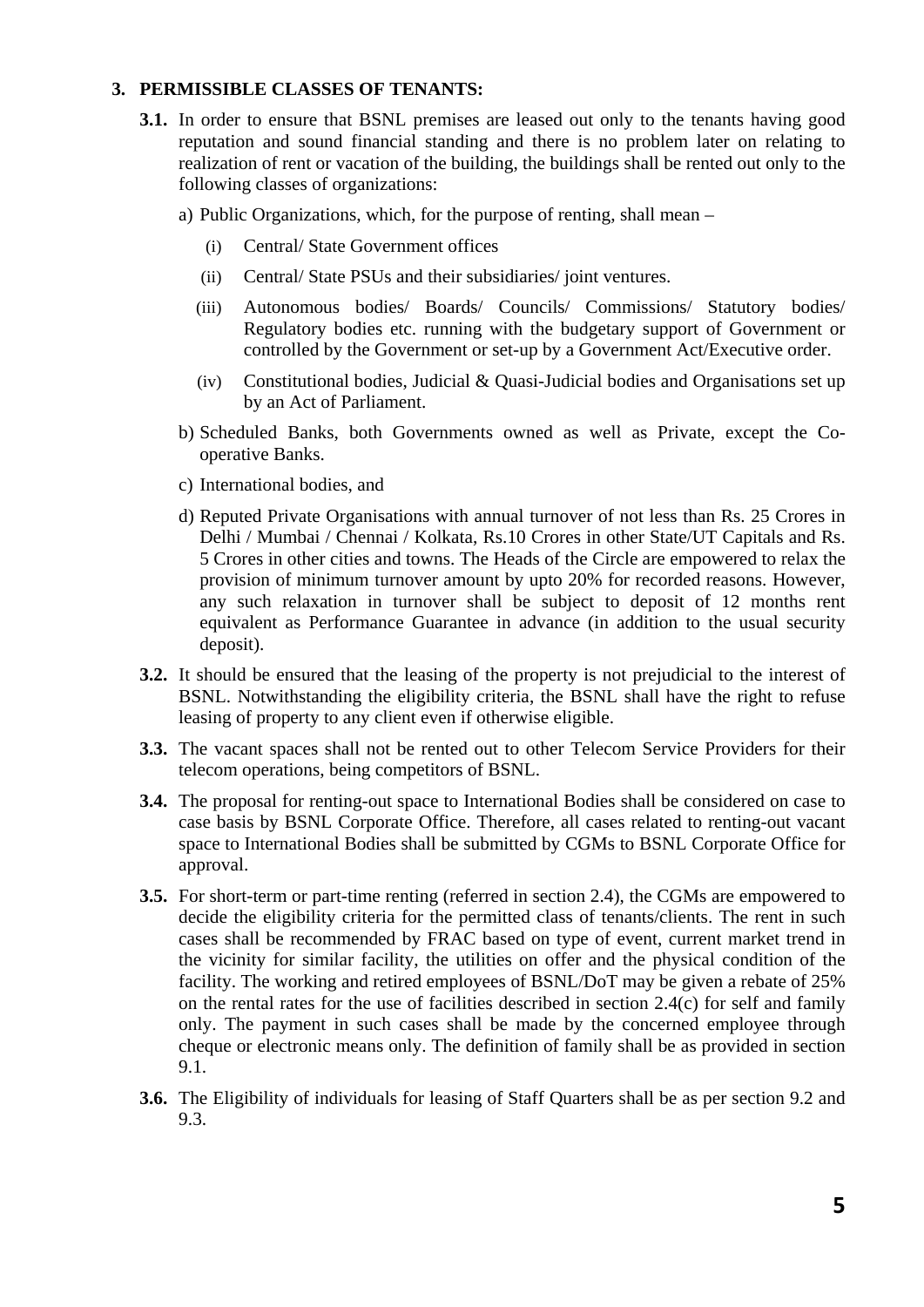# **4. DELEGATION OF FINANCIAL POWERS:**

- **4.1.** The financial powers to approve the cases of renting-out vacant built up space at various levels in Circles shall be as follows –
	- a) SSA/BA Head  $-$  Rent amount up to Rs 2 lakhs per month per case.
	- b) Circle Head Rent amount up to Rs 10 lakhs per month per case.

Provided that –

- (i) The rent offer is equal or more than the Fair Rent; and
- (ii) Approval of the Corporate office as per section 3.4 is obtained before renting out space to International Bodies.
- **4.2.** The CGM can also approve rent below the Fair Rent, but the reasons for acceptance must be recorded by the CGM while accepting the case. Such cases be sent to BSNL Corporate office for information.
- **4.3.** The financial powers at Corporate Office level, to approve the cases of renting-out vacant built up space, shall be as follows –
	- a) CGM (BW) Rent amount up to Rs.20 lakhs per month per case.
	- b) Dir(HR) Rent amount up to Rs.40 lakhs per month per case
	- c) CMD Full powers
- **4.4.** For the purpose of application of the above delegated financial powers, the term 'Rent amount' is exclusive of applicable taxes and operation & maintenance charges.
- **4.5. Expenditure on rented space:** In order to make the vacant space rentable/livable, the CGMs are empowered –
	- a) to incur the expenditure upto three months rental revenue to renovate the building / open space provided that lease period is not less than 2 (two) years.
	- b) to incur the expenditure more than three month rental with the condition that the tenant organization shall provide the interest free advance and this expenditure shall be adjusted from the monthly rental (in no case more than 50% of monthly rental shall be adjusted). Suitable penalty clause may be inserted in lease agreement in the interest of BSNL that if the tenant vacates the premise before the recovery of the expenditure, the balance amount shall be forfeited and shall not be refunded in any case. Such expenditure by BSNL shall be done with the condition that expenditure is accounted in the calculation of rent by FRAC by considering the case as business case.

Any expenditure under (a)  $\&$  (b) shall be incurred only after executing the lease agreement (except for short-term or part-time renting).

- c) Further, in case of Short-term/Part-time renting (as per section 2.4), the expenditure (to make the facility rentable) may be incurred by CGMs considering it to be a profitable business case for BSNL presuming the annual revenue potential from the facility. However, such expenditure shall not exceed three months revenue of expected annual revenue from the facility.
- **4.6. Permitting rent-free period after leasing:** As an alternative to provision under Para 4.5(a) above, in case of spaces/buildings which are uninhabitable in their present condition, the CGMs are empowered to permit 'rent-free period' of up to six months (in tranches in three years) to the tenant for undertaking repair/renovation works at his own cost, subject to following conditions-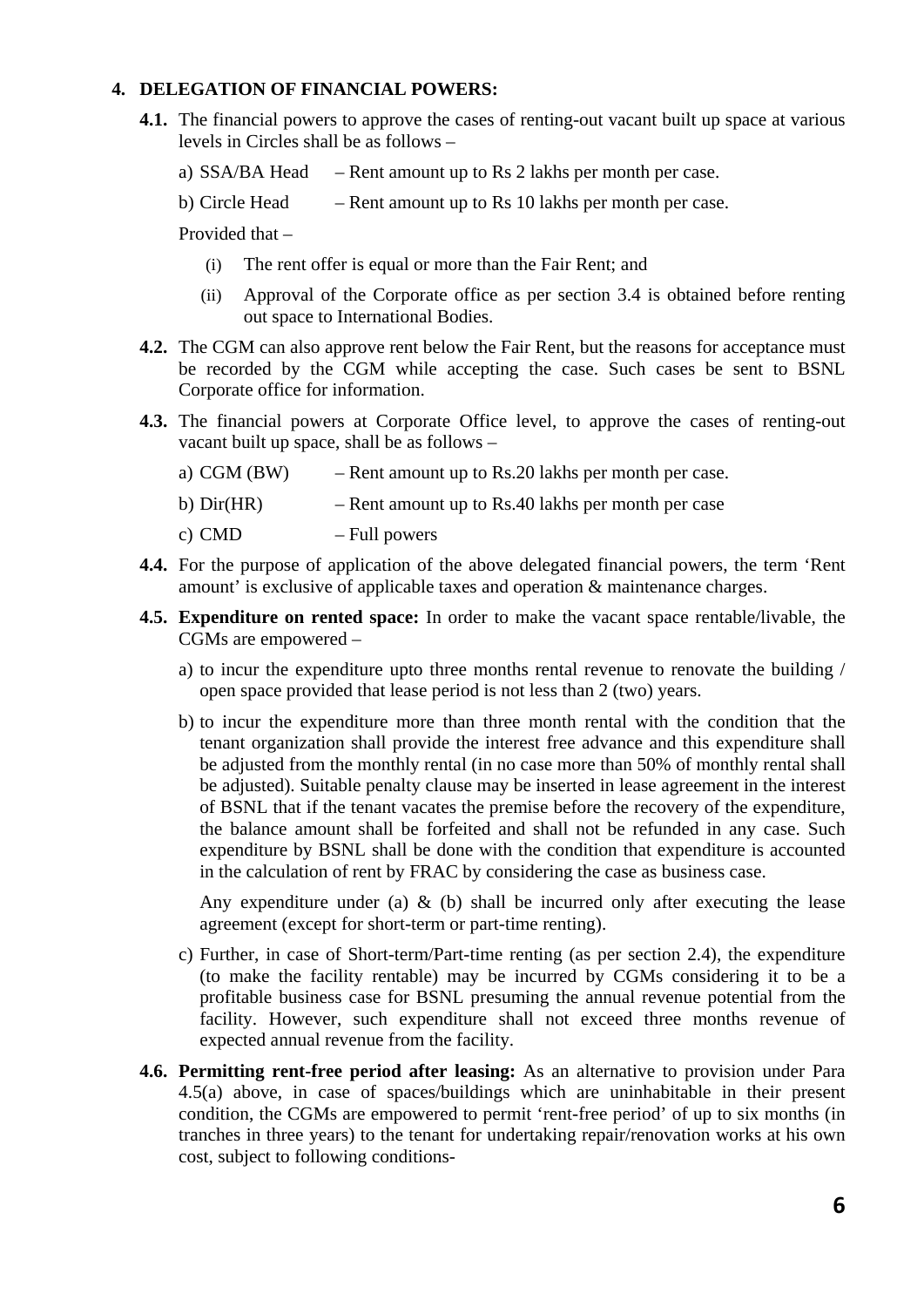- a) The premises shall be handed over in present condition only, after signing of lease deed and submission of Security Deposit. All repairs/renovation works to make the space/building habitable have to be undertaken by tenant at his own cost.
- b) The rent-free period shall be @ 2 months per year of lease period subject to maximum 6 months,i.e.
	- (i) For initial lease period of 1 year, 2 months may be rent free.
	- (ii) For initial lease period of 2 years, 4 months may be rent free.
	- (iii) For initial lease period of 3 years or more, 6 months may be rent free.
- c) No rent for the space shall be charged for the  $1^{st}$ ,  $2^{nd}$ ,  $13^{th}$ ,  $14^{th}$ ,  $25^{th}$  and  $26^{th}$  month with effect from handing over of site. However, other charges like electricity, water, service charges, taxes etc., if applicable, shall have to be paid by the lessee. No further rent-free period shall be allowed if the lease is extended after three years.
- d) The Security Deposit shall be forfeited if the tenant vacates the premises before the full period of lease.
- e) The Head of Circle, on the recommendations of the circle level standing committee, shall declare the list of spaces/buildings for which this provision shall be applicable, preferably before the start of each financial year. This provision can also be advertised in EoI along with the names of such buildings to maintain transparency and to attract clients.
- f) No repair/modification involving structural changes shall be allowed to be done by the client in the premises. In case some structural change is felt necessary to put the building to use, the same shall be carried out by the client after obtaining permission from BSNL and under supervision and directions of civil wing of BSNL.
- g) The tenant shall give a self-certification along with details of expenditure incurred for repair work(s).
- **4.7.** The Head of the Circle shall be empowered
	- a) to waive off the full or part amount of Security Deposit, Stamp duty charges, lease registration charges, Cost of sub-meter, Municipal Taxes etc as per the modalities & local needs in the interest of BSNL by evaluating the case as business case provided the same has been loaded in the calculation of fair rent.
	- b) to exempt the Central / State Governments from depositing the Security Deposit  $\&$ advance rent if they express unwillingness/ inability to do so.

# **5. STANDING COMMITTEES FOR SCRUTINY OF RENTING CASES:**

Standing Committee shall be formed at all the levels to scrutinize the rent proposals and submit its recommendations for approval of the competent authority as per Para 4.1 to 4.3 above.

The composition of these standing committees shall be as under:

# **5.1. At Business Area / SSA level**

| a) One DGM from Telecom side | - Chairman |
|------------------------------|------------|
| b) IFA of the BA             | - Member   |
| c) $EE(C)$                   | - Member   |
| d) One AGM/SDE level officer | - Convener |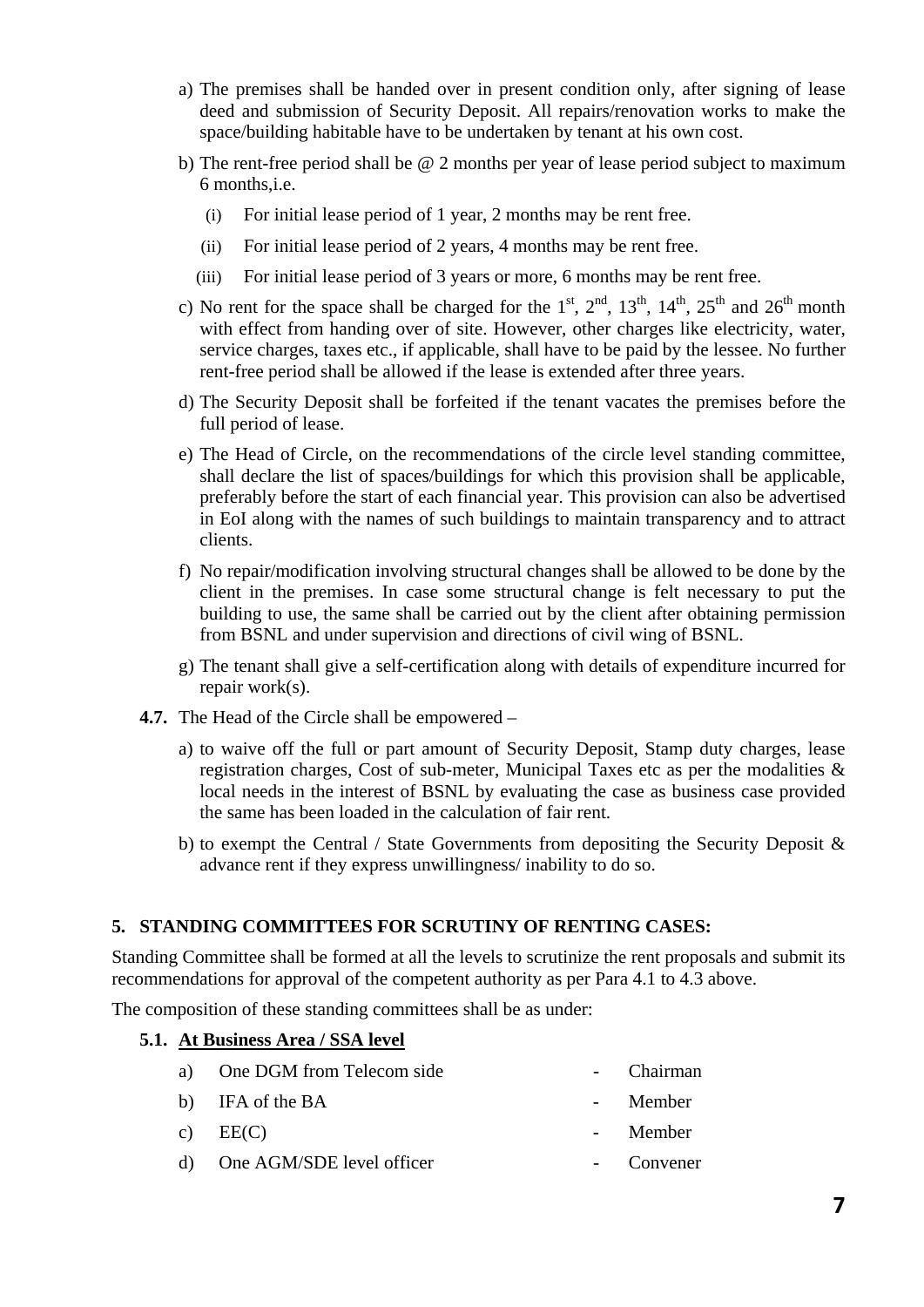**Note:** Where any of the above designated executive is not available locally, an executive one level below can be nominated by the SSA/BA head.

# **5.2. At Circle Level**

|    | a) $CE(Civil) / GM(L&B) / GM(Admn)$                                                 | - Chairman |
|----|-------------------------------------------------------------------------------------|------------|
| b) | IFA to the CGM or a GM level officer from - Member<br>finance side nominated by CGM |            |
|    | c) One GM from SSA/BA concerned.                                                    | - Member   |
|    | $d)$ SE(C) concerned                                                                | - Convener |

**Note:** Where any of the above designated executive is not available locally, an executive one level below can be nominated by the CGM.

# **5.3. At Corporate office level [For cases to be approved by CGM(BW)]:**

| a) $GM(LM)$                                      | -Chairman |
|--------------------------------------------------|-----------|
| b) IFA to CGM                                    | -Member   |
| c) One DGM/AGM level officer - Member & Convener |           |

# **5.4. At Corporate office level [For cases to be approved by Dir(HR)]:**

| a) CGM $(BW)$                          | -Chairman |
|----------------------------------------|-----------|
| b) $GM(EF)$                            | -Member   |
| c) $GM(LM)$                            | -Member   |
| d) One DGM/AGM level officer -Convener |           |

# **5.5. At Corporate office level** [**For cases to be approved by CMD]:**

| a) $Dir(HR)$                 | -Chairman  |
|------------------------------|------------|
| $b)$ CGM (BW)                | -Member    |
| c) $GM(EF)$                  | -Member    |
| $d)$ GM(LM)                  | -Member    |
| e) One DGM/AGM level officer | - Convener |

# **6. STANDARD OPERATING PROCEDURE:**

#### **6.1. Space Audit / Identification of vacant space:**

- a) Space audit is a collaborative process of maximizing the value, functionality and usability of the optimal space to create additional space for renting. Space audit conducted for identification of vacant space shall be with due regard to the applicable Schedule Of Accommodation (SOA) for office space and area in excess of the prescribed entitlement shall be segregated, building and floor-wise. Space should be effectively and efficiently managed so as to optimize the building usage and saving in the building operational cost. Space vacated after the exercise of space audit shall be segregated and the portion of the building which may fetch more revenue shall be earmarked for renting.
- b) Record of the space audit of important buildings at SSA/BA level shall be examined by the Standing Committee at Circle level (at least one building of every SSA/BA every month till at least 10% of the buildings are covered) to suggest the measures for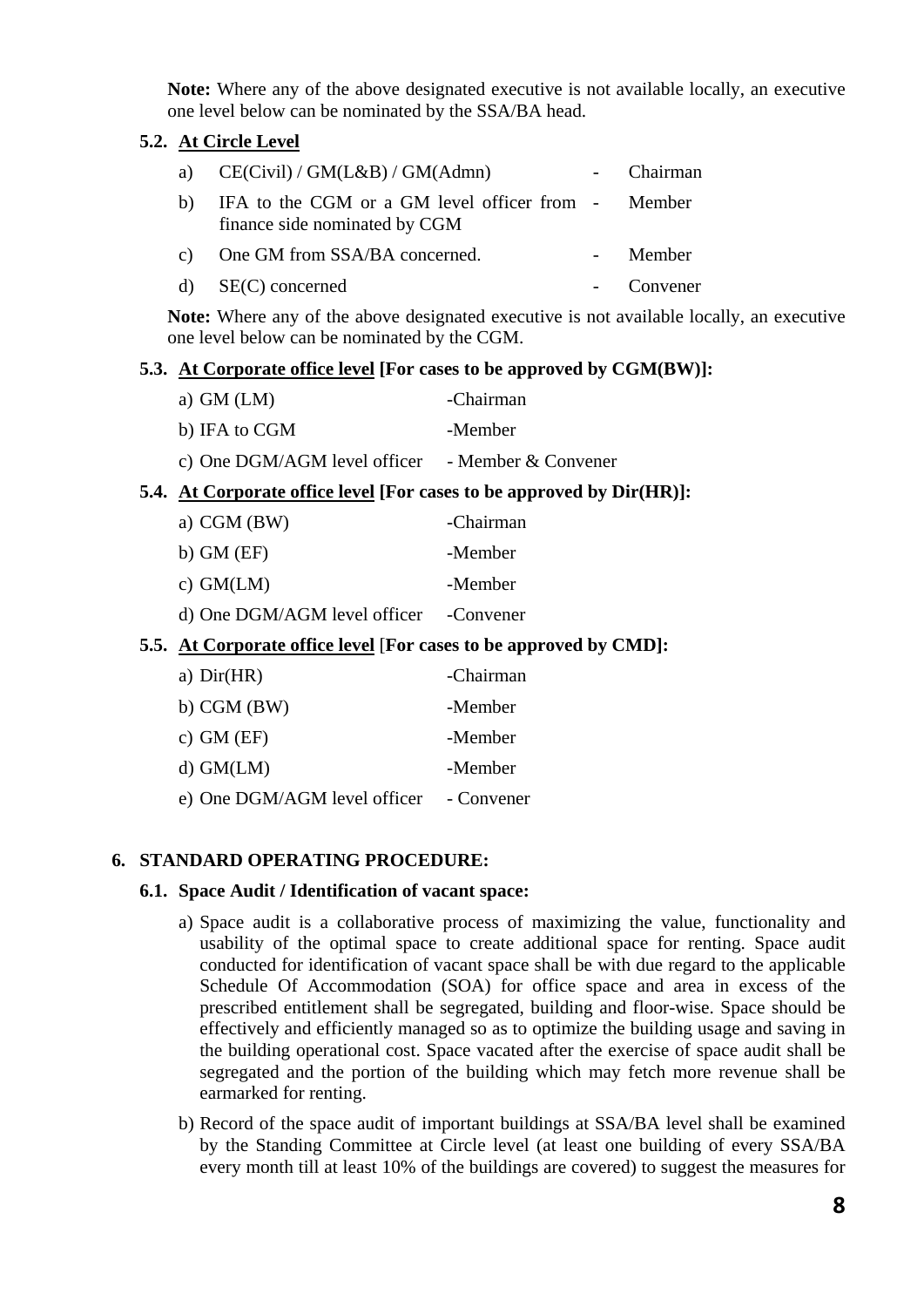enhancing the effectiveness of this process to the Head of the Circle every month. Circle Standing Committee, inter alia, shall see that no built-up space is kept occupied by disposable stores, old furniture etc. All unserviceable stores must be duly disposed off as per guidelines to vacate space for renting. Monthly report shall be submitted by the Circles to BW Unit informing the name of the buildings whose audit report has been examined by the Circle standing committee.

- c) Before declaring any vacant space as "surplus", the SSAs/Circles will examine and ensure that no other BSNL office which might be running in rented building or in commercially more important areas, can be shifted to this spare space. The BSNL offices working in rented premises shall be shifted to BSNL owned premises having least commercial importance or vacant staff quarter. To get maximum revenue from renting, office space available shall be used for renting out, even if it necessitates shifting BSNL offices to less commercially important places / staff quarters without affecting its functionality.
- d) In case of staff quarters, the number  $\&$  type of staff quarters to be treated as surplus should be decided judiciously considering various parameters such as -
	- (i) **Waiting list:** There should be no waiting list for similar categories of quarters at the station.
	- (ii) **Period of vacancy:** Some staff quarters in similar categories should have remained unoccupied for last three months at the station (This condition may be relaxed by the head of the Circle judiciously examining sub-para (iii) to avoid loss of revenue by keeping the staff quarter unoccupied only to fulfill the requirement of three months).
	- (iii) **Future requirement**: The requirement of staff quarters for staff likely to join in near future and for the staff posted to tenure stations should be considered before declaring quarter as surplus.

# **6.2. Assessment of Fair Rent:**

- a) The fair rent for each rentable building/space shall be got assessed in advance so that immediate quote can be offered when a prospective lessee approaches for renting of space and opportunities are not lost. The assessment of fair rent every year shall preferably be completed before the  $1<sup>st</sup>$  of April and shall remain valid for whole financial year.
- b) The concerned SSA/BA head will get the rent assessed through a Fair Rent Assessment Committee (FRAC) consisting of the following-

| (i) Officer in DGM rank                         |            | Chairman |
|-------------------------------------------------|------------|----------|
| (ii) IFA of the BA/CAO nominated by SSA/BA Head | $\sim 100$ | Member   |
| (iii) Executive Engineer (Civil)                |            | Member   |

**Note:** Where any of the above designated executive is not available locally, an executive one level below can be nominated by the SSA/BA head.

- c) The FRAC shall assess the rent according to following two alternate methods
	- (i) On the basis of recognized principles of valuation; and
	- (ii) On the basis of prevailing market rent.

The rent worked out as per the recognized principles of valuation should include the effect of House/Property tax. It should also account for any additional "Open space''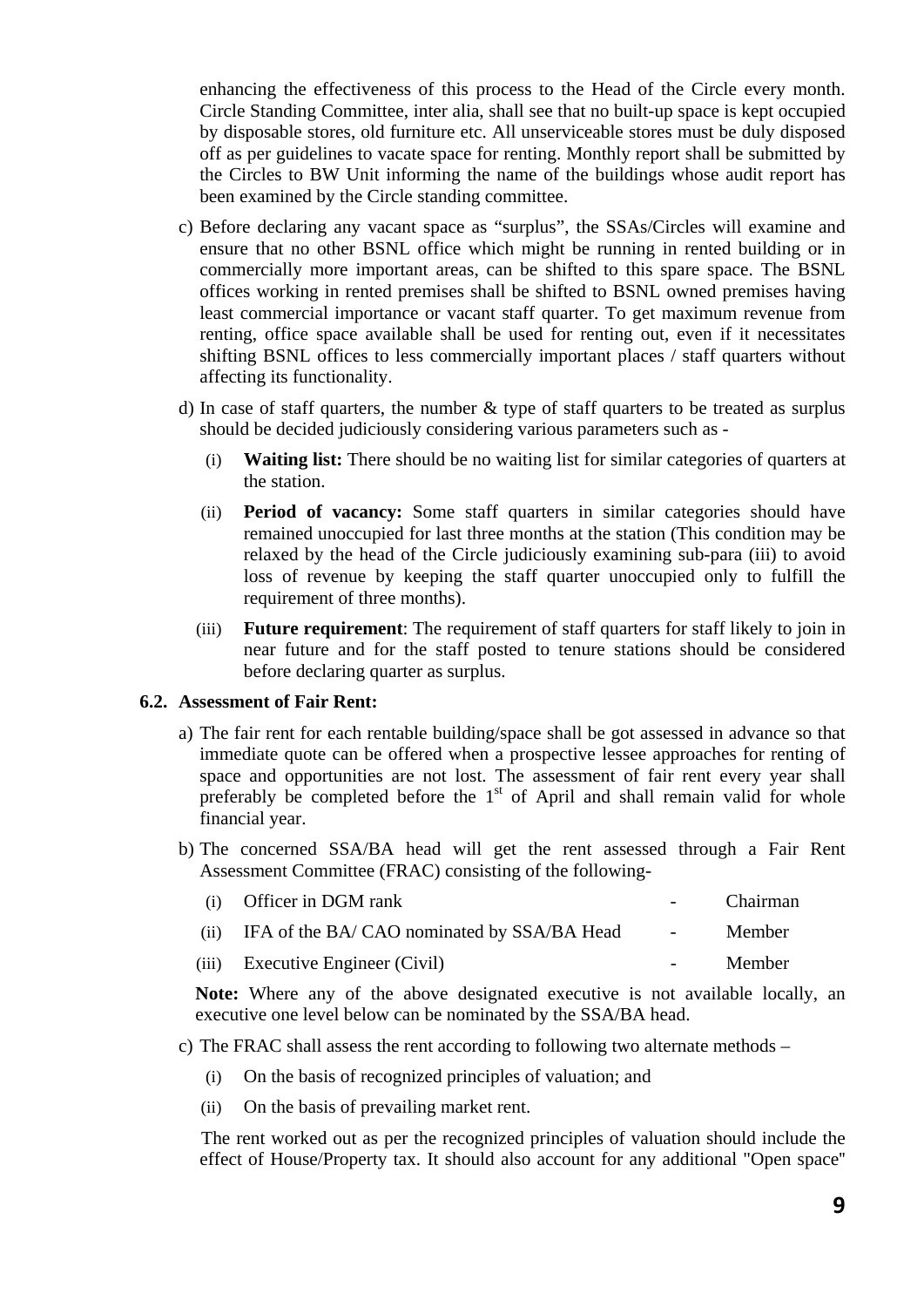or other facilities situated outside the Carpet area of any building but within the premises to be rented out, if the rent of the same is not to be charged separately.

The rent based on the prevailing market rates is ascertained by making inquiries in respect of rented properties/spaces in a comparable locality. While comparing the properties, due care should be taken to ascertain whether the properties under assessment and the one considered for comparison are nearly similar in terms of the location, facilities, condition of building, general environment, specifications and other common utilities in the building like lifts, toilets etc., and if the same are not on equal footing, a careful assessment is made for suitable addition or subtraction, as the case may be. In case the market rate differs significantly with the rate calculated through principles of valuation, more weightage should be given to the prevailing market rate and therefore the same shall be assessed very carefully.

After working out the rents according to the two alternate methods as described above, the FRAC shall discuss and arrive at a reasonable rent value, duly considering the effect of all the additional charges and taxes which the tenant may have to bear over and above the basic rent. The reasonable rent so decided shall be intimated in the report of FRAC.

d) The rent may be calculated either on the basis of 'Built-up area' or the 'carpet area' as per local practice or requirement of the clients. For staff quarters, hostel rooms, classrooms etc., rent can also be calculated on 'per unit' basis.

#### **6.3. Approval of Fair Rent:**

- a) The FRAC shall submit its report to SSA/BA Head or the CGM (for the buildings directly under Circle office), who will decide a 'Fair Rent' taking into consideration the recommendations of the FRAC
- b) The 'Fair Rent' so decided for the premises shall be valid for a period of one year or till its revision through another FRAC, whichever is earlier. All efforts shall be made to get the fair rent updated on a yearly basis for all vacant spaces before the end of March.
- c) In cases where 'Fair rent' had been approved by SSA/BA Head but the total monthly rental is beyond the acceptance powers of SSA/BA Head, it shall be mentioned in the offer to client that the rent being offered is subject to the approval of competent authority in BSNL as per the delegation of financial power
- d) In case it is urgent to quote the rental rate to a client but the approved 'Fair rent' is more than a year old, then the last approved 'Fair rent' may be increased @ 5% per annum for quoting.
- e) The Operation and Maintenance (O&M) charges shall be worked out separately, if significant, for the premises to be rented out.

#### **6.4. Publicity for vacant space:**

- a) The Circles shall publish the details of rentable space on the website **rent.bsnl.co.in** (or any alternate website approved by Corporate Office) and link of this website will be displayed conspicuously on the Company's website '**bsnl.co.in**' and Circles' website. Complete details of such space on **rent.bsnl.co.in** shall be filled including contact details of authorized official of BSNL and image of the building.
- b) After identification of the space, an Expression of Interest (EoI) containing the details of such space along with plan, area calculations and other features etc., as deemed fit, shall be prepared by the SSA/BA level Standing Committee as per the sample draft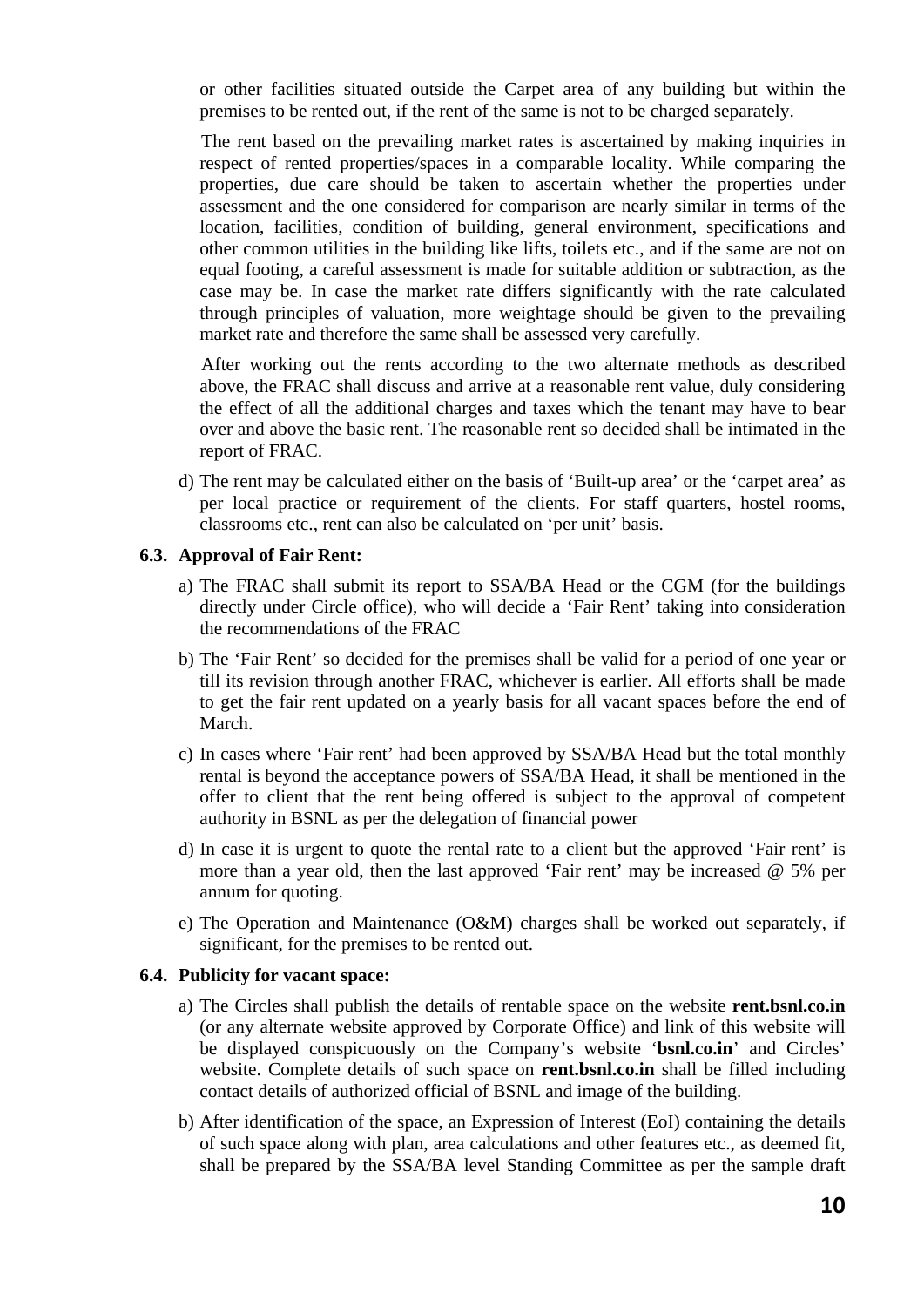EoI enclosed as Annexure-A1. In case of buildings directly under the control of Circle office, the EoI shall be prepared by the Circle Level Standing committee. The sample Standard Lease Deed (SLA), as enclosed at Annexure-A2 shall form a part of the EoI.

- c) The SSA/BA/Circle Head shall approve the EoI prepared by the SSA/BA Level Standing Committee / Circle Level Standing Committee respectively.
- d) The CGM may allow modification in the conditions of the sample EoI, if required, due to local requirements.
- e) The SSA/BA/Circle office will publish the EoI on the prescribed e-tendering portal, at least once every year, for submission of the offers by the prospective tenants.

The Circle Heads (if found necessary) are also empowered to insert an advertisement in prominent Real Estate Websites like www.99acres.com, www.magicbricks.com, www.property.sulekha.com etc. with a summary of vacant space along with a link to the website on which detailed EoI or the details of vacant space is available.

For local level publicity, advertising for vacant space available on rent may also be done through flex banner placed at entrance gate or other location with high visibility in prominent buildings.

After the call of EOI, if no suitable offer is received for a particular space against the EOI, the subsequent offers for the same space, if received, shall be deemed to be in response to the EoI.

- f) The Circle heads are empowered to relax the condition of calling of EOI or giving advertisements, for renting-out of built-up space to Public Organizations and Scheduled Banks.
- g) The Circle heads are also empowered to explore the possibility of involvement of registered Real Estate Agents, for renting-out vacant space(s) in BSNL premises. In such cases, one month rent as an incentive, shall be paid to Real Estate Agent in four equal instalments from the amount of rent received from the tenant. The services of Real Estate Agent shall not be utilized for renting out of space to Public Organisations as defined in section 3.1(a) and to Public sector banks.

# **6.5. Scrutiny and acceptance of offers:**

- a) The offers received shall be scrutinized by the SSA/BA level Standing Committee/ Circle Level Standing Committee in the prescribed checklist for detailed scrutiny as per Annexure-A3, and put up to the appropriate authority.
- b) The cases falling within the powers of SSA/BA Head shall be decided by him directly on the recommendations of the committee. The cases falling beyond the financial powers of SSA/BA Head will be forwarded by him to the Chairman of the Circle Level Standing Committee along with his recommendations.
- c) The cases falling within the powers of CGM shall be decided by him directly on the recommendations of the Circle level Standing Committee.
- d) The cases beyond the powers of CGM shall be submitted to the CGM(BW)) unit of Corporate office, along with all details, checklist in Annexure-A3 and recommendation of CGM for decision. Such cases may be -
	- (i) Cases where the rent per month is beyond the financial power of CGM.
	- (ii) Cases for Renting of space to International Bodies.
	- (iii) Cases requiring some relaxation in the eligibility criteria.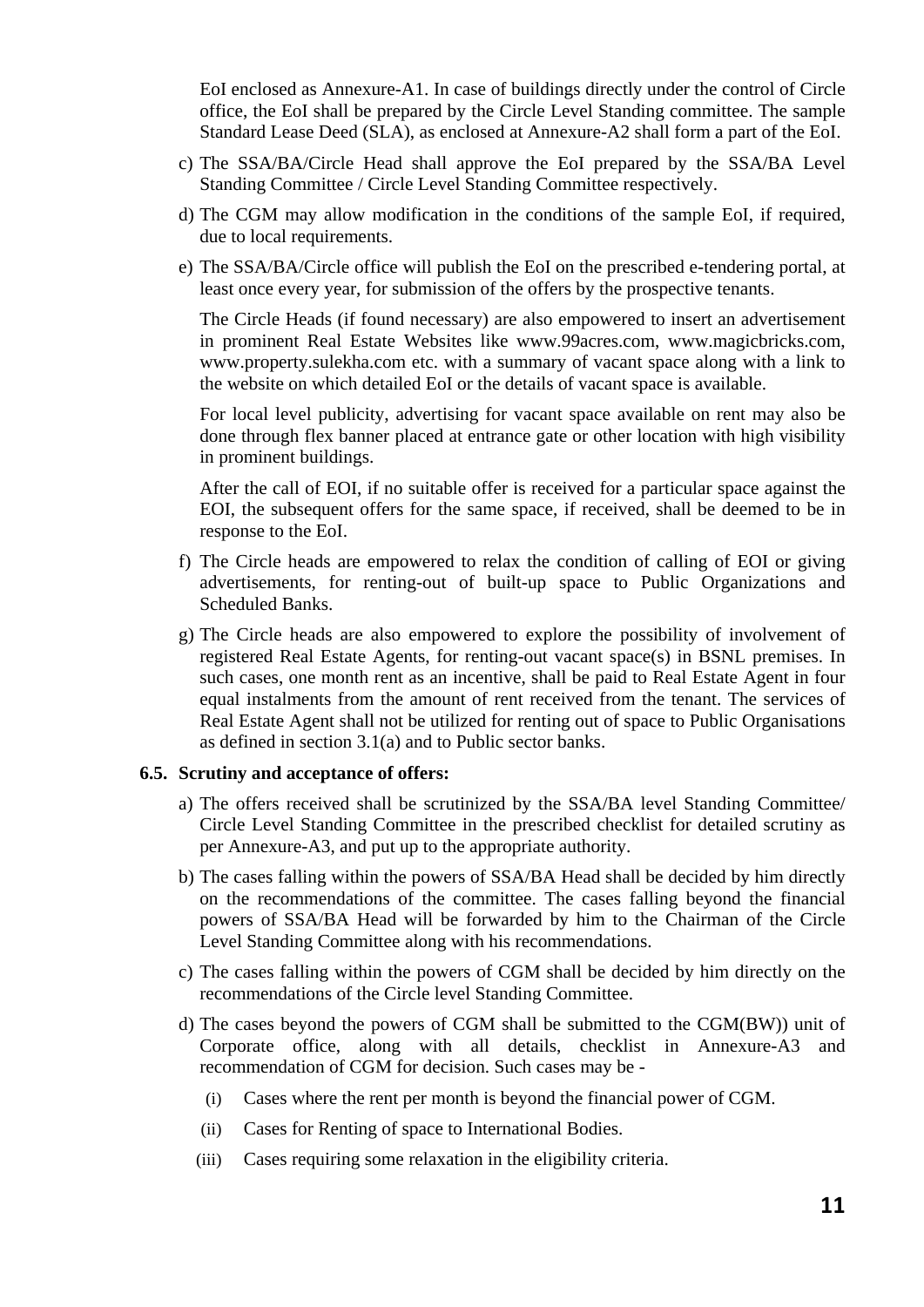(iv) Cases requiring DoT/ Presidential approval etc.

The cases received in Corporate Office shall be scrutinized by the appropriate standing committee in Corporate Office. The Standing Committee's report shall be submitted directly to the competent authority for approval.

- e) The competent authority for approval of the renting-out space may also authorize the Standing Committee for any type of negotiations, if required and to re-submit its recommendations.
- f) Since, the renting-out cases are revenue generating and the prospective tenants may also not wait for long, the Standing Committee should finalize its recommendations within 15 days of receipt of the cases. In case of delay, reasons for delay should be recorded.

# **7. SALIENT FEATURES OF THE LEASE DEED:**

- **7.1.** Normally, the terms and conditions of renting-out of spaces shall be as per Standard Lease Agreement (Annexure-A2). However, the Standing Committee may alter the terms and conditions with the approval of approving authority, after taking into account the local bylaws etc, in consultation with the legal cell of the Circle, before enclosing it with EoI.
- **7.2.** The lease agreement should normally contain the following conditions, unless modified with the approval of the Circle Head :
	- a) **Period of Lease:** Normally the lease period shall be of minimum 3 years and the lease agreement shall be got registered with the local authority. The lease may be extended for two more terms of 3 years each. However, the approving authority is empowered to approve the cases having any lease period up to 10 years. In case of lease period less than one year, the decision on registration of lease agreement may be taken by approving authority concerned as per provisions of law in the interest of BSNL.
	- b) The rent shall be revised every year and this revision shall be @ 5% per annum of the last rent paid at the time of such revision or 15% at the end of every  $3<sup>rd</sup>$  year at the insistence of Government or Semi-Government organisation.
	- c) The stamp duty/lease registration charges shall be borne by the tenant.
	- d) The tenant shall deposit interest free Security Deposit equivalent to three months rent and one month advance rent before taking possession.
	- e) The Municipal Tax (except House/Property tax) and water charges are to be borne by the bidder proportionately including any future revision with retrospective effect for the area of occupation. Any other tax or any hike imposed by the appropriate authority is to be borne by the bidder.
	- f) The bidder shall pay all charges in respect of electric power used in the said premises in accordance with the separate meter/sub-meter installed therein during the currency of this agreement including proportionate fixed charges against bills raised by the appropriate authorities beginning from the date of taking over the demised possession of the said premises. The cost of separate meter /sub-meter including its installations shall be borne by the bidder.
	- g) GST / Applicable taxes are to be borne by the tenant / bidder at the applicable rates.
	- h) In order to ensure the structural safety of our building, it is proposed that only minor additions/ alterations and system of low partitions etc. may only be permitted to be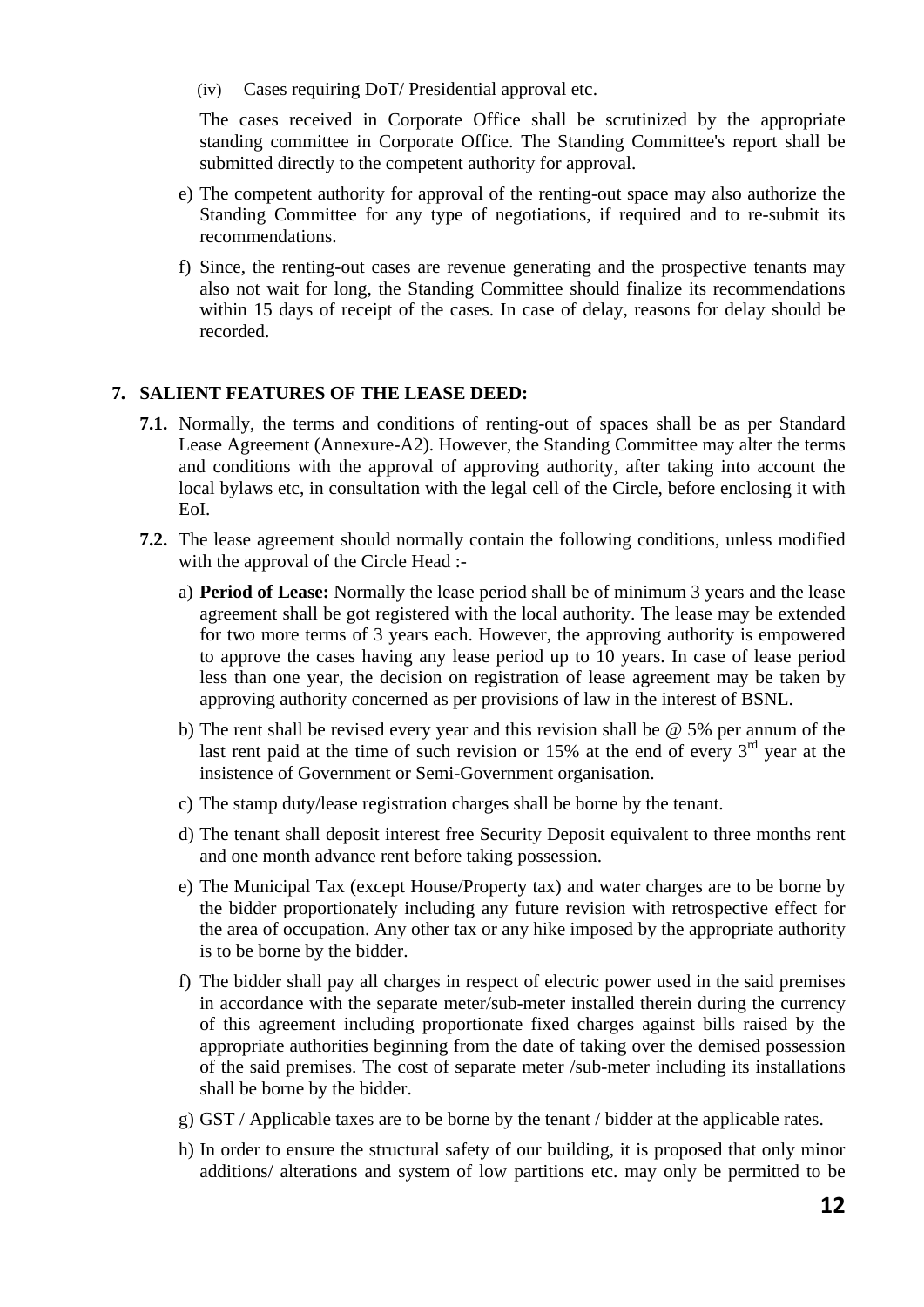made by the tenants. Major structural changes shall be avoided and in case they are felt necessary, in view of the tenant's specific requirement, the same shall be permitted after assessing the structural suitability and cost implications for the same by the Standing Committee.

**7.3.** CGMs are empowered to negotiate and sign the SLA proposed by tenant organisation (only for Public Organisations/ Banks) if their Terms &Conditions does not match BSNL's SLA conditions. In such case, negotiation may be done to modify/insert suitable Clause(s) in the Lease agreement, keeping in view the standard SLA of BSNL and to protect the interests of BSNL.

# **8. SUBMISSION OF OFFER IN RESPONSE TO THE EOI CALLED BY OTHER ORGANIZATION:**

- **8.1.** If BSNL has to quote for leasing out its buildings in response to bids called for by other parties:
	- a) Fair rent shall be assessed by the FRAC as defined in SOP (Section-6)
	- b) The Standing Committee shall scrutinize the case and submit its detailed recommendation to the appropriate authority (SSA/BA/Circle Head as the case may be).
	- c) SSA/BA Heads while bidding/tendering for Government/ Public Organisation/ Banks, as defined in Clause 3.1(a) can quote upto 15% discount below FRAC rate considering the market condition and further discount can be given with the approval of CGM.
	- d) The cases beyond the delegated financial powers of CGM shall be sent by the concerned CGM to the Corporate Office i.e. CGM (BW) with the proposed rent and his recommendations.
	- e) These cases shall be processed on top priority to meet the deadlines prescribed in the tender/EOI etc.

# **9. PROVISIONS FOR RENTING OUT OF RESIDENTIAL ACCOMODATION TO INDIVIDUALS:**

This section will replace BW Cell Policies for utilization of vacant staff quarters issued vide circulars dated 01.09.2011, 10.07.2013, 06.08.2015 and 'AMRUT' policy issued on 06.04.2016.

Notwithstanding anything to the contrary contained elsewhere in this policy, the 'surplus' residential accommodations can be rented out to individual persons as per the following provisions-

**9.1. Definitions:** Under these provisions, unless the context otherwise requires,

- a) **"allotment"** means the renting of a residential accommodation in accordance with this policy.
- b) **"allotting authority"** means the authority in BSNL who is empowered to allot residential accommodation at the station.
- c) **"damages"** means a compensation to be levied in the event of unauthorized occupation or misuse of whole or any part of accommodation by the occupant of the accommodation.
- d) "**family**" means family defined in BSNL CDA Rules 2006 and any amendment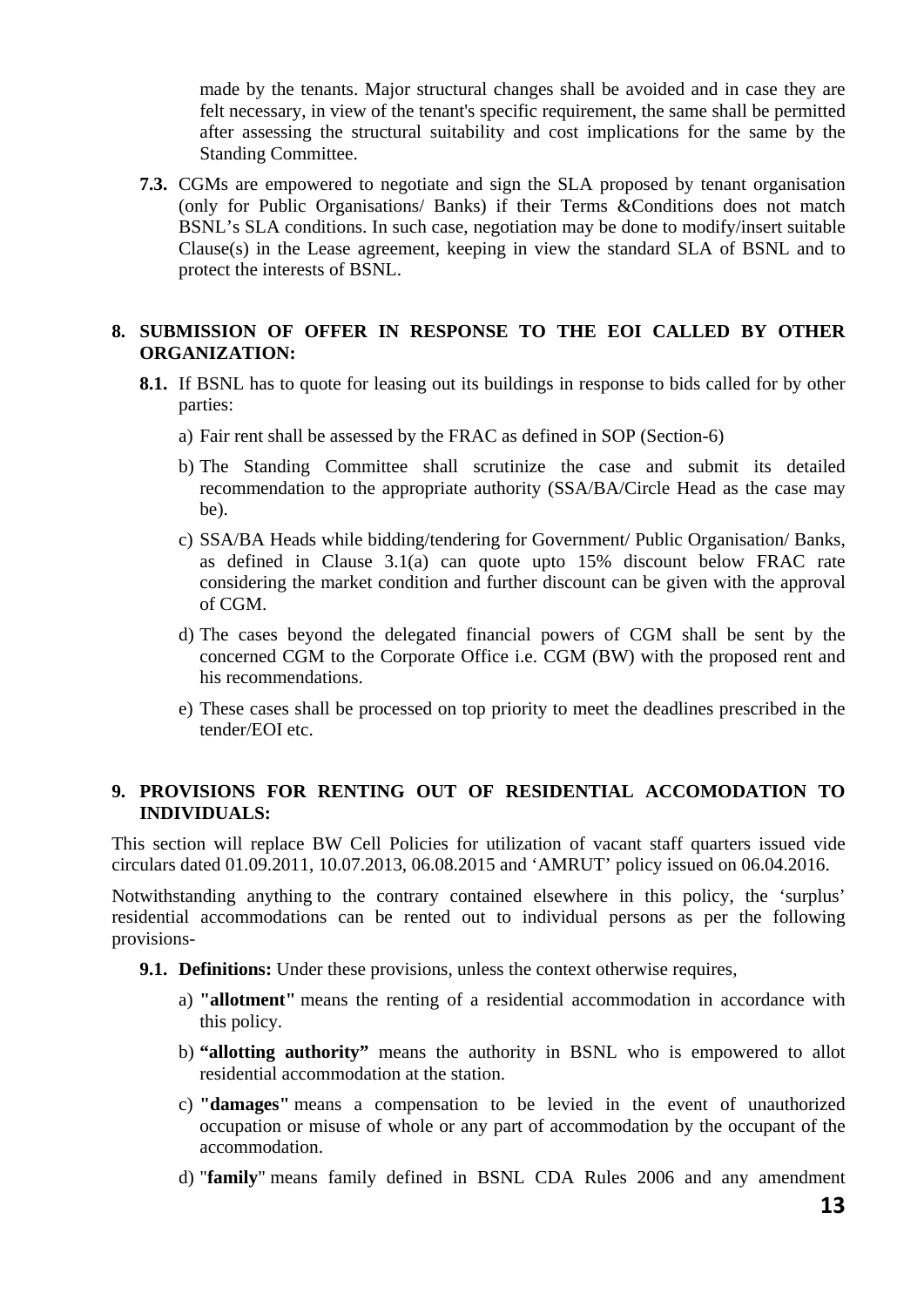thereof from time to time.

- e) "**Relatives**" means all other relatives of the employee not covered under the term 'family members'.
- f) "**Surplus accommodation**" means the residential accommodation declared as "Surplus" in accordance with per Para 6.1(d) of this policy.
- **9.2. Eligibility Criteria:** Such surplus accommodations can be rented-out to the following applicants
	- a) Serving employee of BSNL for self, family & relatives
	- b) Retired employee of BSNL for self and family.
	- c) Serving / Retired employee of DoT for self and family.
	- d) Serving employee of a Public Organisation [as defined in Para 3.1(a)] or a Public Sector Bank for self and family.

# **9.3. Entitlement for Type and number of Accommodation:**

a) For a BSNL serving employee, any number of surplus residential accommodations can be rented-out anywhere irrespective of his place of posting, as per following entitlement:

| <b>Grade of BSNL serving</b><br>employee | <b>Types of residential</b><br>accommodations that can be given<br>on rent |
|------------------------------------------|----------------------------------------------------------------------------|
| Up to E-2A grade                         | Any type upto Type-III                                                     |
| E-3 to E-8 grade                         | Any type upto Type-V                                                       |
| E-9 and above grade                      | Any type                                                                   |

Provided that the total rent of allotted accommodation(s) to a BSNL serving employee shall not be exceeded 40% of the basic pay plus DA of the employee. However, if the total rent for full period of allotment is paid in advance for any accommodation, then the rent of that accommodation shall not be included in the 40% limit.

b) For all other eligible applicants, a single residential accommodation of any Type upto one step above the entitlement of the applicant can be rented-out, provided that in case of a retired employee, the rent of allotted accommodation shall not exceed 40% of his pension.

# **9.4. Period of Allotment:**

- a) The residential accommodation shall be rented for a maximum period of 2 years with a provision of further extensions in stretches of 2 years at the sole discretion of BSNL, subject to total maximum renting period of 10 years in accordance with the Article 144(3) of the Articles of Association of BSNL.
- b) The lock-in-period for occupancy shall be 3 months.
- c) Either party can issue an advance notice of 2 months to vacate the rented accommodation after completion of lock in period.

# **9.5. Application for renting of Residential Accommodation:**

a) The applicant shall submit an application for renting of residential accommodation as per the enclosed format (Annexure-B1).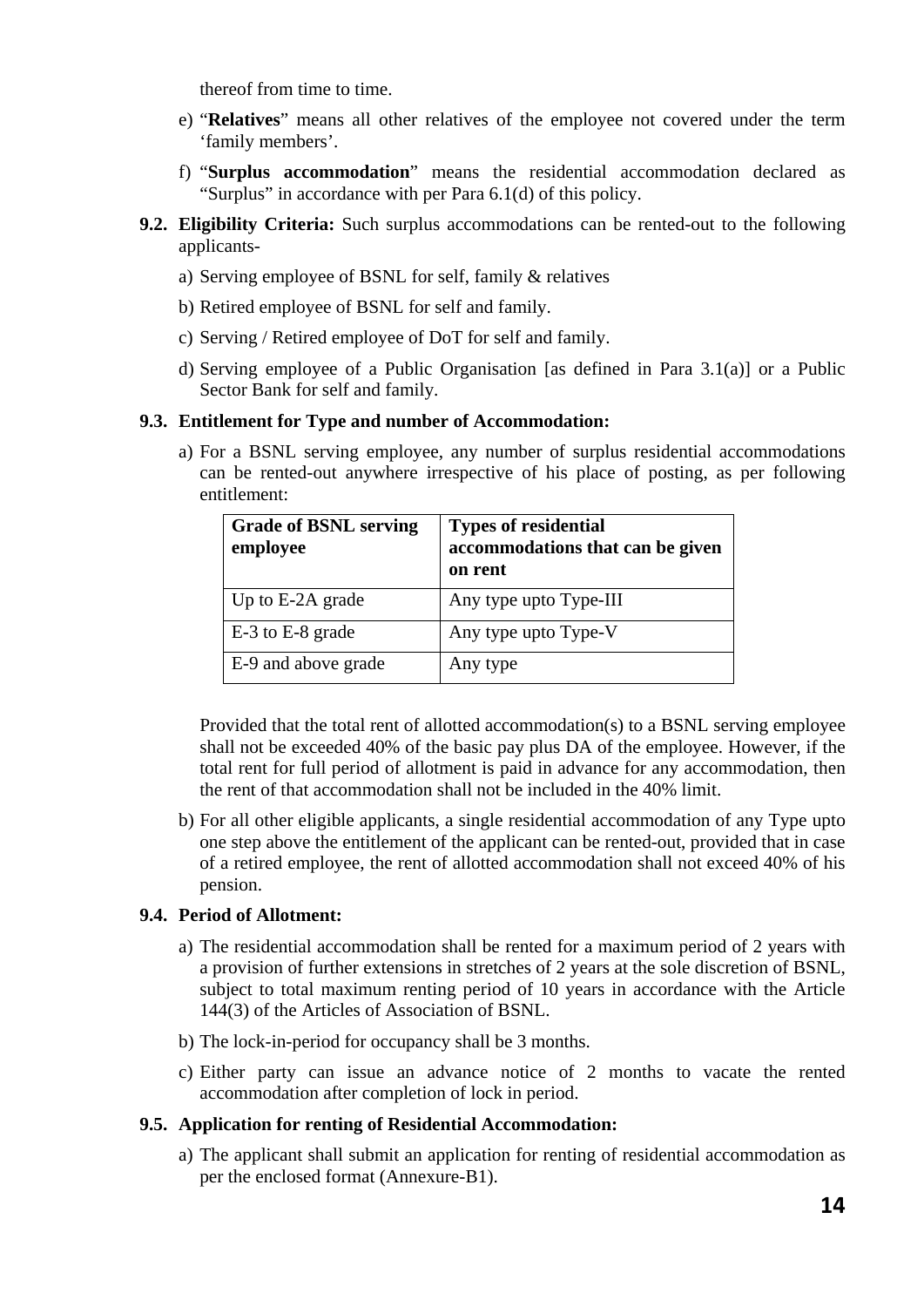- b) For a serving employee of BSNL/ DoT/ Public Organisation/ Public Sector Bank, the application shall be duly recommended by the Controlling Officer of employee and submitted to the allotting authority.
- c) The retired employees of BSNL/DoT shall submit the application directly to the allotting authority.
- d) If a tenant desires to continue in the same accommodation after completion of current period of lease, he shall have to apply afresh for re-allotment in the extant category at least two months before the expiry of lease. If he is listed in fresh allotment, the rent will be again decided at the rates applicable at the time of re-allotment.
- e) The cases for renting of residential accommodation to individuals need not go through the standing committee and the allotting authority can directly allot the residential accommodation through the usual channel for allotment of staff quarters to BSNL employees.

# **9.6. Rent and other charges:**

- a) The rent for the residential accommodation shall be as specified in Section-11 of this policy.
- b) If an employee who is drawing HRA from BSNL takes an accommodation on lease under this Policy at his place of posting, then the lease rent shall be maximum of –
	- (i) Rent as per Section 11
	- (ii) HRA drawn + License Fee (if accommodation is as per his entitlement)
	- (iii) HRA drawn  $+3$  times License fee (if accommodation is higher than his entitlement).

This is in view of the guiding principle that HRA is a compensatory allowance given by an employer towards the rental accommodation expenses when the government is unable to provide suitable accommodation to its employee and it should not be source of profit while availing the accommodation provided by the employer.

However, an employee is allowed to take a quarter on lease of any Type below his entitlement at his station of posting without affecting his HRA.

c) After leasing of a residential accommodation, the applicable rent shall be enhanced @ 5% per annum with effect from  $1<sup>st</sup>$  April each year.

#### d) **Mode of payment of rent-**

- (i) In case of a BSNL serving employee, all dues will be recovered from his salary through the concerned drawing officer. The rent shall be recovered from his salary at the end of the month. The employee shall have the option of depositing the total rent for full period of allotment in advance, in which case recovery from salary will not be made.
- (ii) All tenants other than BSNL serving employees shall pay monthly rent in advance by the  $5<sup>th</sup>$  day of each month.
- (iii) The tenants (in all categories) shall also have the option to deposit advance rent for 3,6 or 12 months at time, in which case they shall be entitled to a rebate of 1.5%, 3% and 6% respectively on the rental amount.

#### **9.7. Security Deposit :**

a) No security deposit shall be required from a serving employee of BSNL for one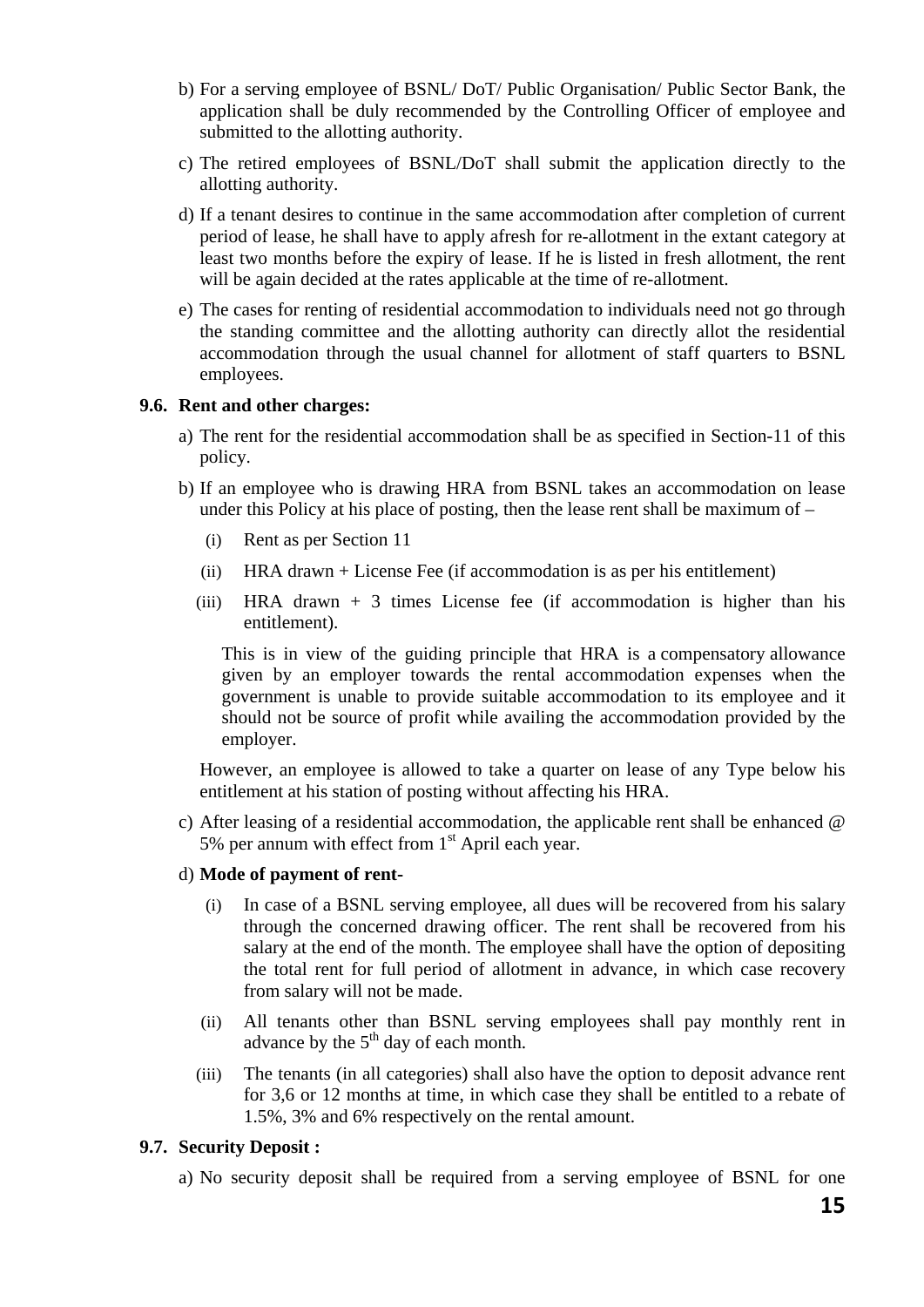quarter leased under this policy. However, for other quarters, he shall deposit interest free Security Deposit equivalent to three months rent.

- b) All other tenants shall deposit interest free Security Deposit equivalent to three months rent and minimum one month advance rent before taking possession. Such tenants shall also have an option to provide the guarantee of one serving BSNL/DoT employee who is not due for retirement within six months after the allotment period, in which case the Security Deposit can be waived off.
- c) On vacation of rented accommodation by the tenant, security deposit shall be returned after deducting dues, charges, etc., if any. However, if the tenant surrenders the accommodation within the lock-in period, the rent for the lock-in period shall also be recovered from the security deposit.

#### **9.8. Unauthorized Occupation and Damages:**

- a) Unauthorized Occupation of accommodation:
	- (i) If the accommodation is not vacated by the last day of lease period, it will be deemed to be under unauthorized occupation of the tenant from the next day after the expiry of lease period.
	- (ii) If a tenant, who was eligible as per Para  $9.2 \& 9.3$  at the time of allotment, becomes ineligible at any later date, he shall immediately inform the allotting authority and vacate the accommodation within 2 months thereof, failing which it will be deemed to be under 'unauthorized occupation' from the date of expiry of two month period.
	- (iii) If the rent or any other dues remain unpaid upto 15 days from the due date of payment, an interest at the rate of 12% per annum for the period of delay calculated on day-to-day basis shall be charged. Such interest shall be compounded on a monthly basis. If the rent or any other dues still remain unpaid upto 45 days from the due date of payment, the accommodation will be deemed to be under unauthorized occupation of the tenant from the original due date of payment. In such case, the competent authority in BSNL shall issue the eviction notice and the accommodation shall be got vacated before expiry of 3 months from the due date of payment.
- b) In all cases of 'unauthorized occupation' of accommodation, the tenant shall be liable to pay damages per month at the following rates-
	- (i) Twice the normal rent of such accommodation for the first 4 months of unauthorized occupation.
	- (ii) Four times the normal rent of such accommodation thereafter.

Interest @ 12% per annum (to be compounded monthly) shall also be charged on the due amount. This shall be without prejudice to other actions for eviction, disconnection of utility connections, etc. to be taken by the BSNL.

c) Any amount remaining due even after adjusting security deposit shall be recovered from salary of the tenant/ Guarantor of the tenant or from the tenant through all available means including legal actions.

#### **9.9. Maintenance of accommodation**

a) Only minimum maintenance by providing labour connected with water supply, sanitation, etc. will be done by BSNL. Any material replacement has to be borne by the tenant himself/herself. All repairs including painting etc. shall be got done by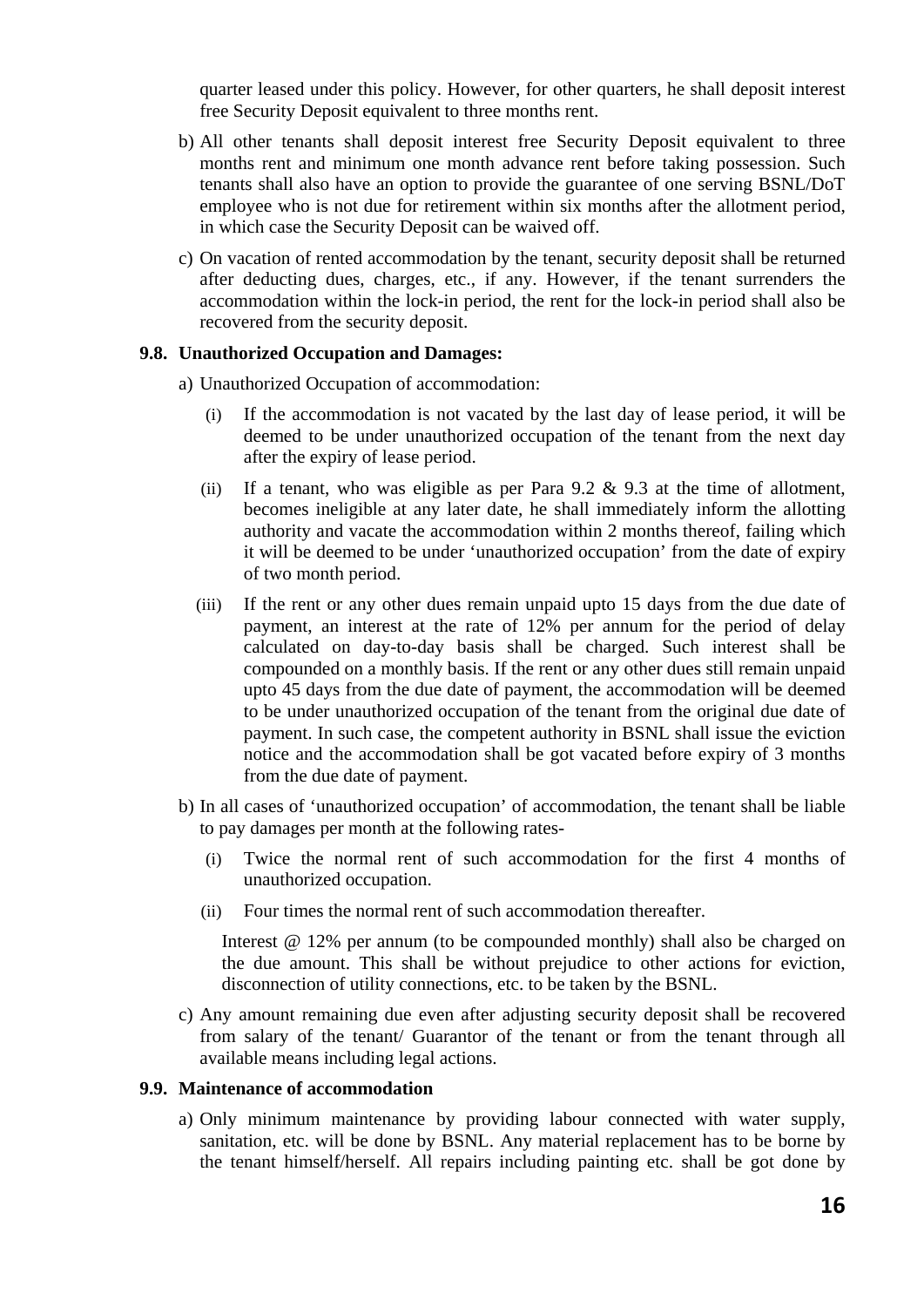tenant and BSNL shall not bear any cost whatsoever for repair to these accommodations.

- b) No repair/modification involving structural changes shall be allowed in the accommodation. If the tenant wants to carry out any civil or electrical works (not involving any structural change) in his accommodation, he shall have to take prior permission from the concerned civil/electrical enquiry office. However, no permission will be required for carrying out whitewashing/painting or routine carpentry/plumbing/electrical repair.
- c) On vacating, the tenant shall handover the accommodation in the same or better condition as it was handed over to him. If any damage is found, the same shall be rectified at his cost or the estimated cost of repairs will be recovered from the Security Deposit.

#### **9.10.Other terms and conditions:**

- a) Lease agreement with all tenants shall be signed under this policy. All charges for executing lease agreement shall be borne by the tenant.
- b) The necessary safeguards shall be provided in the allotment letter to prevent unlawful use of such rented-out accommodations and non-payment of statutory dues like rent, electricity, water bill, common service charges, maintenance etc.
- c) No sub-letting of rented-out accommodation shall be allowed. The tenants shall be bound by all the Rules and regulations which are applicable for allotment of BSNL staff quarters regarding conduct, sharing, water and electricity charges etc. The lease will be liable to be cancelled in case any misuse or breach of lease/allotment conditions comes to notice of BSNL.
- d) The tenant shall not derive any financial benefit in lieu of this allotment. If at any stage, it is found that tenant is deriving any financial benefit, the allotment shall be cancelled and two month's notice shall be issued to vacate the accommodation. In case of BSNL employee, disciplinary action shall be initiated as per extant BSNL Conduct Rules. However, reimbursement of rent to a BSNL employee by his relatives shall not be considered as financial benefit.
- e) The tenant to whom such vacant accommodation is rented, shall be responsible for all the acts and/ or omissions of his family members/ relatives. Any illegal activity or any nuisance to neighbours may render him ineligible for allotment and may lead to termination of lease at the discretion of CGM, without prejudice to any other action as deemed fit by BSNL.

# **9.11.Expenditure on initial repairs to make accommodations livable**

- a) CGMs can incur expenditure on minimum maintenance/ minor repairs necessitated before allotment to make the accommodation livable. The expenditure which can be incurred on such works shall be limited to 3 months rental amount received as deposit.
- b) In case expenditure of more than 3 months of rental value is required for making a accommodation livable, the case may be submitted to BW unit in BSNL Corporate Office with recommendations of Circle head. The proposal should include the estimates for repairs, expenditure done on the accommodation in previous years, probability of renting-out after repairs and all other such details necessary to make out a profitable business case for BSNL.
- **9.12. Permitting rent-free period after leasing:** As an alternative to provisions of Para 9.11(a) above, in case of residential accommodation which is uninhabitable in its present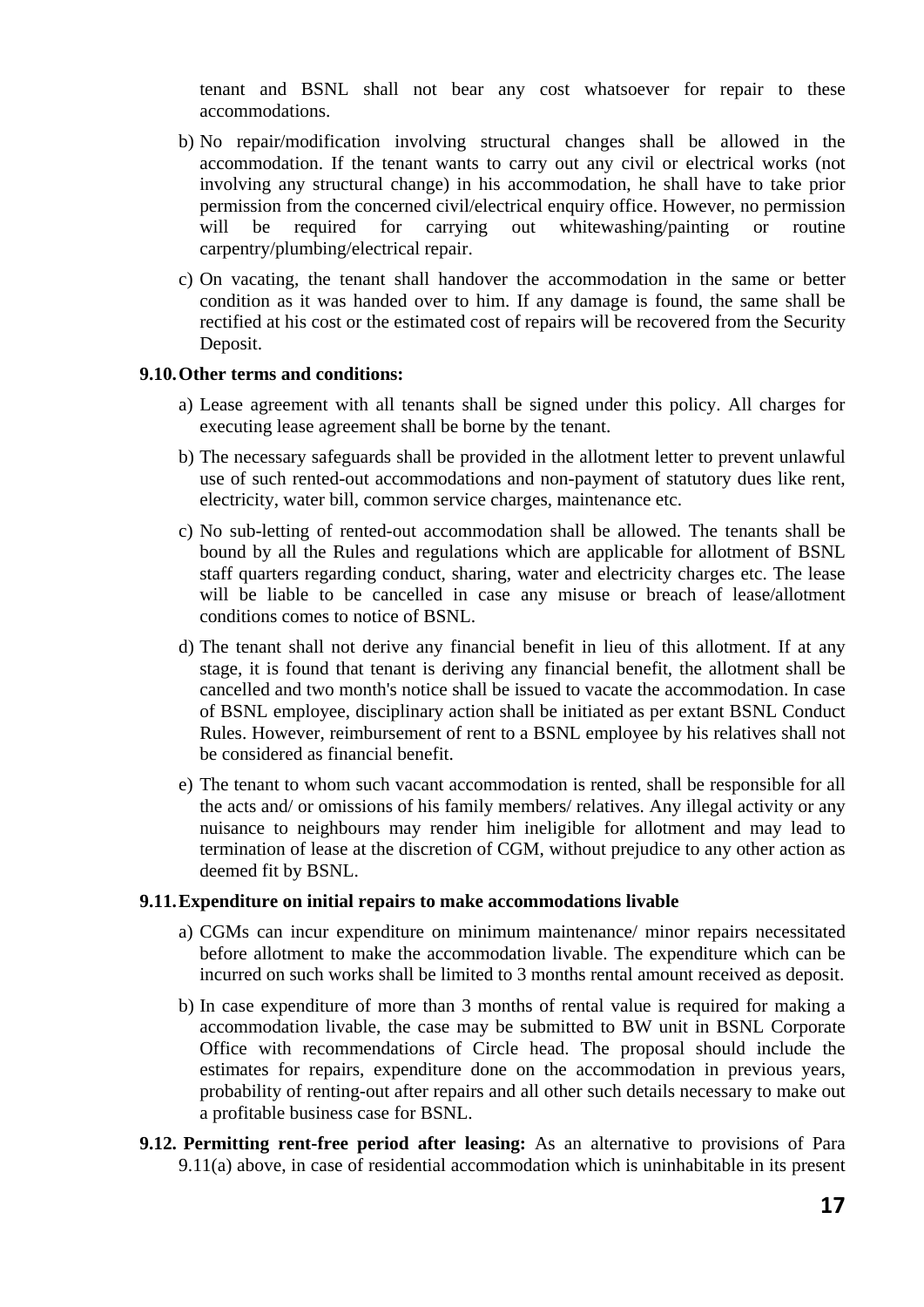condition, the CGMs are empowered to permit 'rent-free period' in accordance with Para 4.6 of this policy.

# **10. RETENTION OF RESIDENTIAL ACCOMMODATION BEYOND THE NORMAL PERMISSIBLE PERIOD BY WAY OF RENTING.**

# **10.1.Applicability of this Section:**

a) If a serving BSNL employee has been allotted a staff quarter under normal allotment Rules, then in case of events such as transfer, deputation, retirement, death etc. he is allowed to retain the quarter for a certain period, called the normal permissible period. The duration of normal permissible period, the fees/charges and the terms  $\&$ conditions thereof are governed by the corresponding Rules followed by the Directorate of Estates, Govt. of India and/or any other instructions issued by BSNL in this regard.

This section pertains to retention of a quarter **beyond** the "Normal Permissible Period" and will replace the corresponding provisions contained in SR Cell policy no. BSNL/6-1/SR/2011(i) dated 31.10.2011. (In the said SR Cell policy, the Circle heads were delegated powers to allow retention "beyond normal permissible period" i.e. for "Extended Period" at stations where sufficient staff quarters are vacant to meet the foreseeable requirement and there is no waitlist.)

b) Further, this Section shall only be applicable for retention of a staff quarter allotted under normal Allotment Rules and not under the various policies earlier issued by BSNL for allotment of 'surplus staff quarters'.

# **10.2.Eligibility Criteria and procedure:-**

- a) If an allottee or his family (in case of death of allottee) desires to retain a staff quarter beyond the "Normal Permissible Period", he shall apply to the Circle Head in Proforma placed at Annexure-B2. The Circle heads are empowered to rent it out to him under this policy, provided there is no waiting list at the station. Moreover, in case of a deceased allottee, the extended retention period shall be allowed only if the deceased allottee or any member of his family does not own a house at the place of occupation of accommodation.
- b) The cases/requests for retention shall be decided by the Circle head, who may be assisted by a High Power Committee to be constituted at Circle Headquarters and may consist of the following –

| $\bullet$ PGM/Sr. GM | – Chairman |
|----------------------|------------|
|                      |            |

- GM (concerned with quarter allotment) Member
- Circle IFA or a DGM(F) nominated by him Member

The concerned cell in the Circle office, handling cases of quarters will coordinate/provide necessary support to the committee.

# **10.3.Period of retention-**

- a) The accommodation can be retained on rent for a maximum period of 6 months at a stretch, subject to a total of maximum two years beyond the "Normal Permissible Period".
- b) Either party can issue an advance notice of 2 months to vacate the rented accommodation.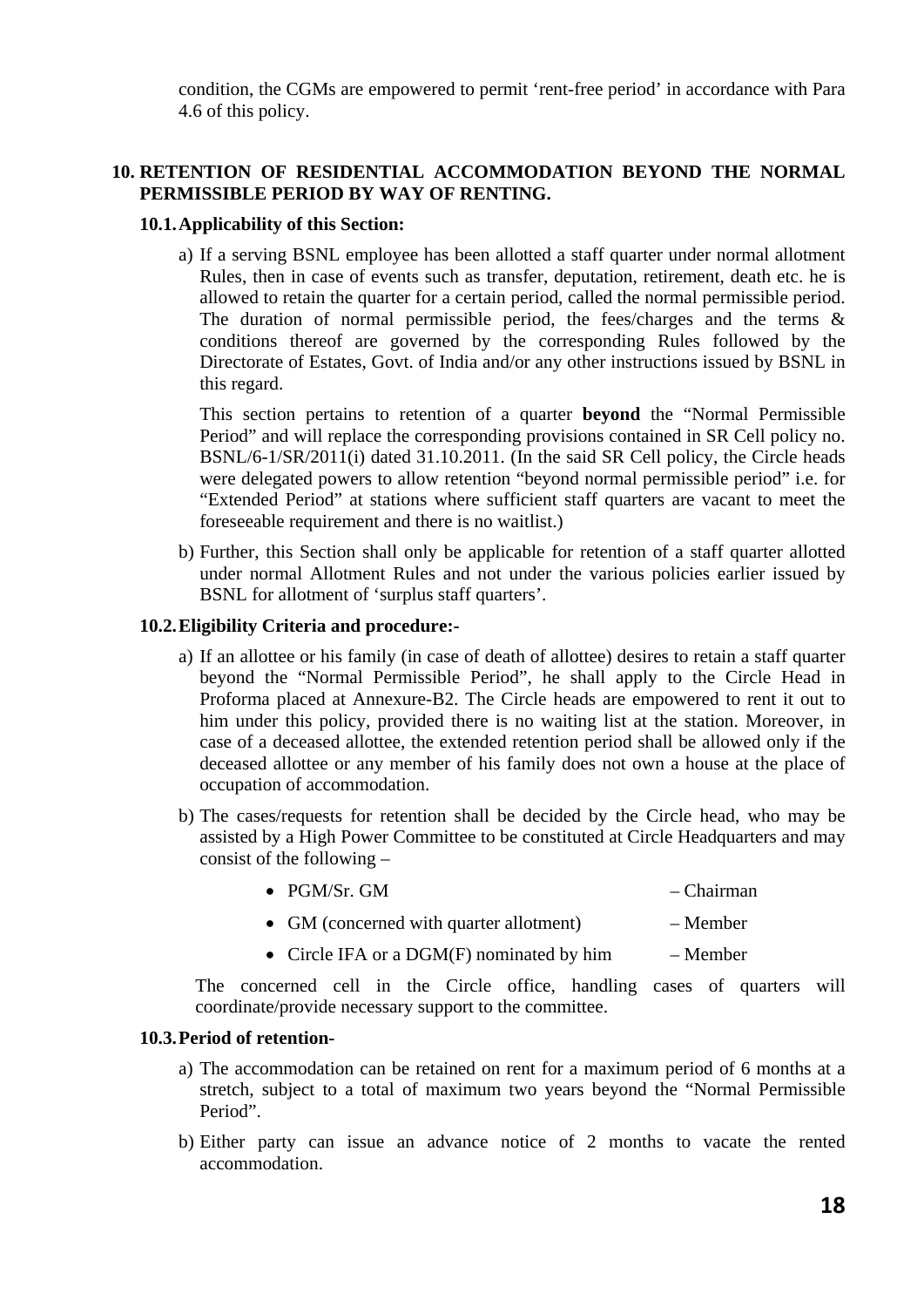# **10.4.Unauthorized Occupation and Damages:**

- a) If the accommodation is not vacated by the last day of extended retention period, it will be deemed to be under unauthorized occupation of the tenant from the next day after the expiry of extended retention period.
- b) If the rent or any other dues remain unpaid upto 15 days from the due date of payment, an interest at the rate of 12% per annum for the period of delay calculated on day-to-day basis shall be charged. Such interest shall be compounded on a monthly basis. If the rent or any other dues still remain unpaid upto 45 days from the due date of payment, the accommodation will be deemed to be under unauthorized occupation of the tenant from the original due date of payment. In such case, the competent authority in BSNL shall issue the eviction notice and the accommodation shall be got vacated before expiry of 3 months from the due date of payment.
- c) In cases where permission for further retention of staff quarter is not granted and the occupant of the quarter continues beyond the permitted period, the entire period after the last date of permitted period shall be treated as unauthorized.
- d) In all cases of 'unauthorized occupation' of accommodation, the tenant shall be liable to pay damages per month at the following rates-
	- (i) Twice the normal rent of such accommodation for the first 4 months of unauthorized occupation.
	- (ii) Four times the normal rent of such accommodation thereafter.

Interest @ 12% per annum (to be compounded monthly) shall also be charged on the due amount. This shall be without prejudice to other actions for eviction, disconnection of utility connections, etc. to be taken by the BSNL.

# **10.5.Other terms and conditions-**

- a) The rent and other charges shall be as specified in Section-11 of this policy.
- b) No security deposit is required to be deposited for retention of quarters.
- c) Only minimum maintenance by providing labour connected with water supply, sanitation, etc. will be done by BSNL. Any material replacement has to be borne by the tenant himself/herself. All repairs including painting etc. shall be got done by tenant and BSNL shall not bear any cost whatsoever for repair to these accommodations. On vacating, the tenant shall handover the accommodation in the same or better condition as it was handed over to him..
- d) The necessary safeguards shall be provided in the permission letter for retention to prevent unlawful use of such retained accommodation and non-payment of statutory dues like electricity, water bill and rental, maintenance etc.
- e) Status of availability of staff quarters will be reviewed every month. In case, the situation/status of vacant quarters changes and quarters are required by the eligible employees, then the quarter may be got vacated after giving due notice of two months to the allottee. This condition shall be mentioned in the order allowing retention of the quarter.
- f) On transfer, if the accommodation at old station is retained, then HRA is admissible only for 8 months at the new station. Thereafter, the employee is not eligible for grant of HRA at the new station. In case the employee is allotted quarter at the new station in addition to retention of quarter at the old station, then the employee shall pay HRA + licence fee + departmental charges for the accommodation allotted at the new place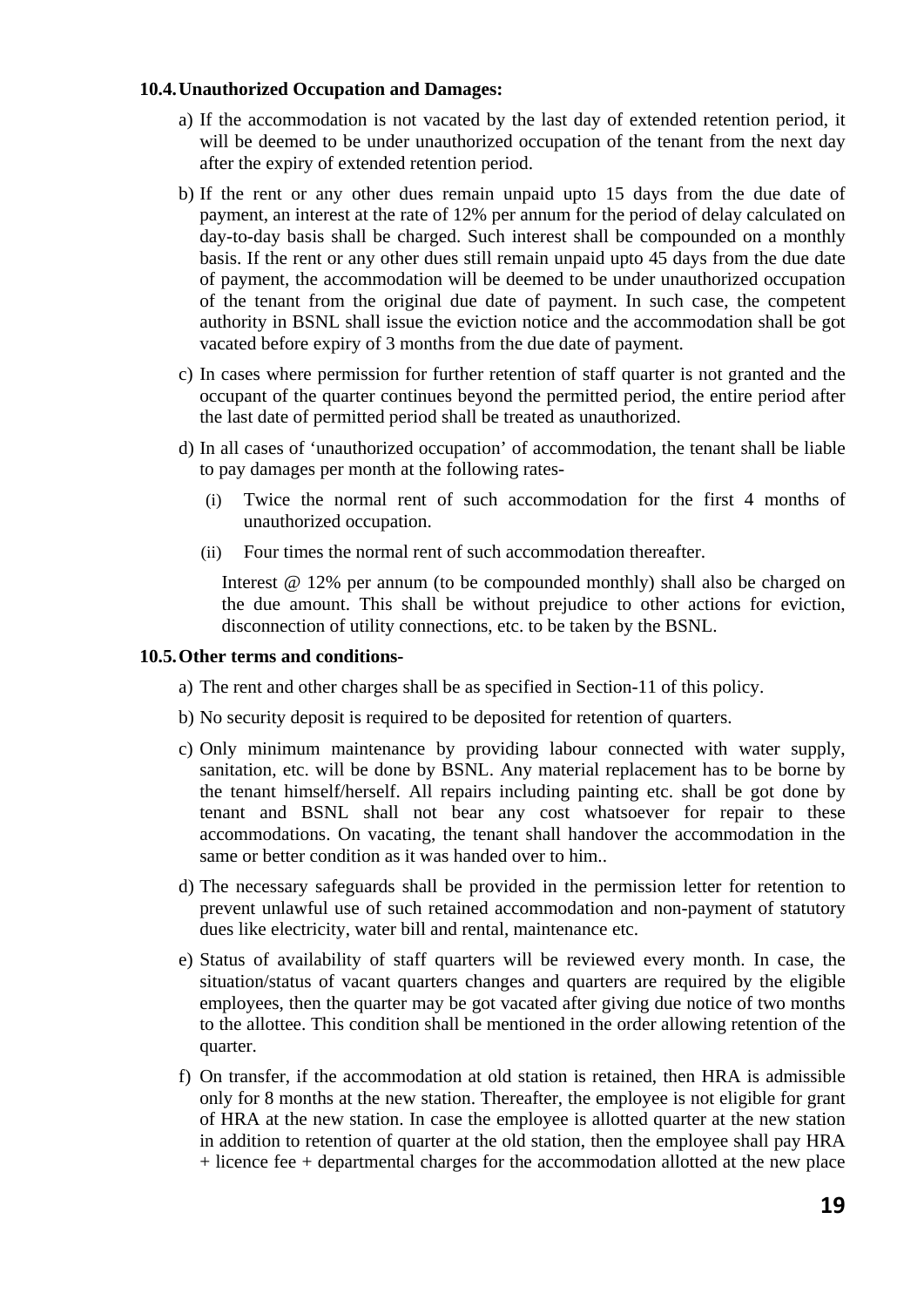of posting. In addition, the employee will pay the prescribed rent and other charges for the accommodation retained at the old place of posting.

- g) Government of India has issued separate instructions on "Post-Attached/Earmarked Quarters". Any provision under this policy will apply on Post-Attached Quarters only as long as it is not in contravention to such instructions on this category of quarters.
- h) In case of transfer of an allottee to other organization, if BSNL has an MoU for staff quarters with that organisation, the retention beyond the normal permissible period can also be decided under the T&C's of such MoU.

# **11. RENT FOR RESIDENTIAL ACCOMMODATION**

- **11.1.**The monthly lease rent to be charged from individuals for various types of residential accommodation shall be as under –
	- a) **For Delhi and Mumbai**

| <b>Type of</b><br><b>Quarter</b> | <b>Rent in Rupees</b><br>per month |
|----------------------------------|------------------------------------|
| I                                | 8607                               |
| $_{\rm II}$                      | 11561                              |
| Ш                                | 19765                              |
| IV                               | 27322                              |
| IV(S)                            | 31627                              |
| $V-A & V-B$                      | 38521                              |
| $VI-A$                           | 49359                              |
| VI-B                             | 55680                              |

b) **For locations other than Delhi & Mumbai** 

| <b>Type of</b> |                       | <b>Rent in Rupees per month</b> |                       |
|----------------|-----------------------|---------------------------------|-----------------------|
| Quarter        | <b>Class Z Cities</b> | <b>Class Y Cities</b>           | <b>Class X cities</b> |
| I              | 2670                  | 5190                            | 7710                  |
| $\mathbf{I}$   | 3694                  | 7078                            | 10462                 |
| Ш              | 6459                  | 12449                           | 18438                 |
| IV             | 8917                  | 17195                           | 25472                 |
| IV(S)          | 10200                 | 19720                           | 29240                 |
| $V-A & V-B$    | 13801                 | 23398                           | 34462                 |
| $VI-A$         | 15752                 | 29944                           | 44136                 |
| $VI-B$         | 18038                 | 34206                           | 50374                 |

c) In case of Bungalows (i.e. stand-alone houses), a premium as given below, shall be charged over the rent prescribed in Section 11.1(a) & (b) –